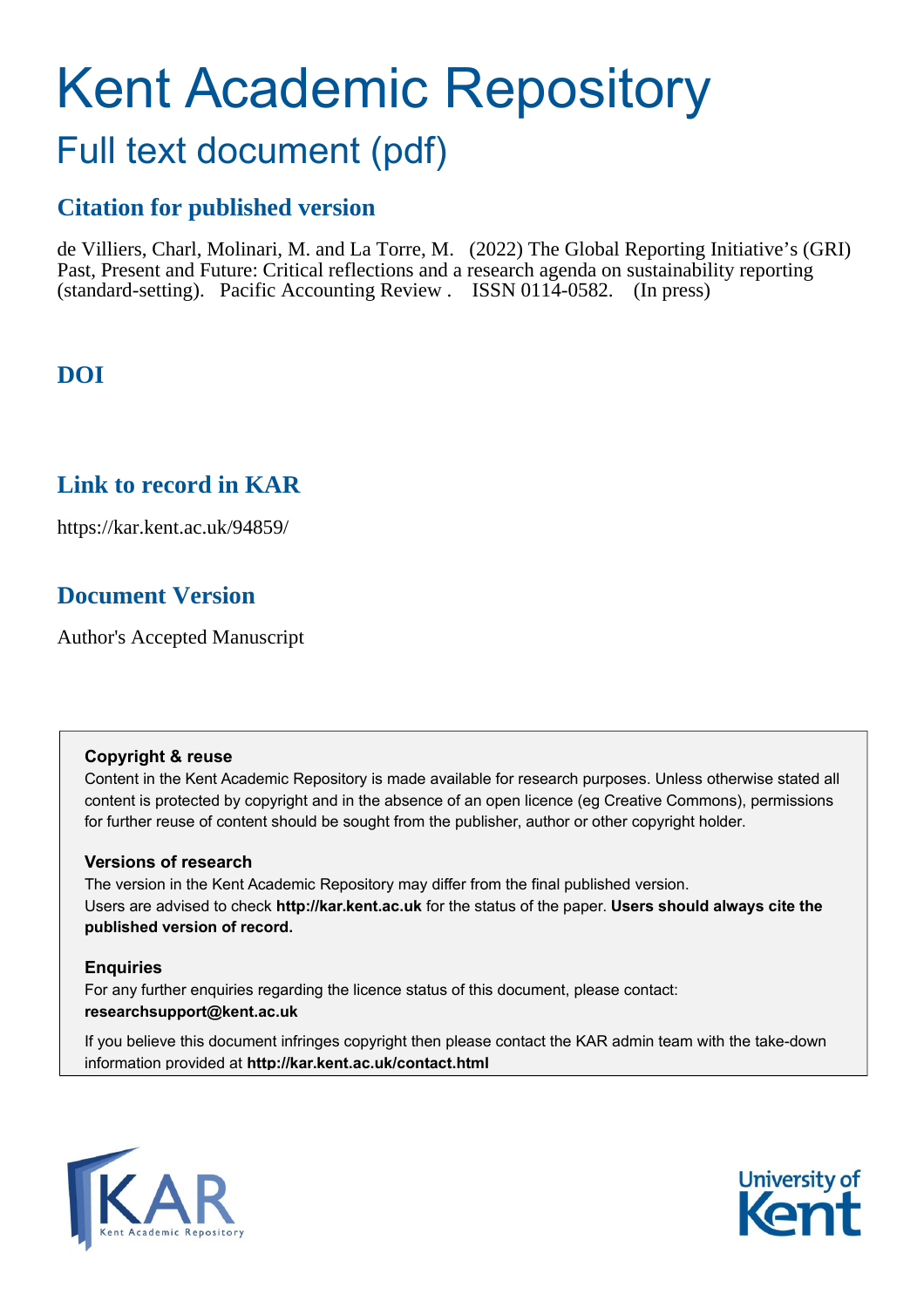# **The Global Reporting Initiative's (GRI) Past, Present and Future: Critical reflections and a research agenda on sustainability reporting (standard-setting)**

Charl de Villiers (corresponding author, charl.devilliersauckland.ac.nz) The University of Auckland, and University of Pretoria

> Matteo La Torre (matteo.latorre@unich.it) Università "G. d'Annunzio" di Chieti-Pescara

> > Matteo Molinari University of Kent

## **Please cite this paper as:**

**De Villiers, C., La Torre, M. & Molinari, M. 2022. The Global Reporting Initiative's (GRI) Past, Present and Future: Critical reflections and a research agenda on sustainability reporting (standard-setting),** *Pacific Accounting Review***, forthcoming. DOI: 10.1108/PAR-02-2022-0034**

#### **Abstract**

**Purpose** – The paper reflects on the future of sustainability reporting standards by examining the current practical initiatives and the Global Reporting Initiative's (GRI) position in the arena of non-financial and sustainability reporting, and identifies avenues for future research.

**Design/methodology/approach** – A critical reflection and analysis of research on the GRI's achievements and the influence of the IFRS Foundation's initiative to develop global sustainability reporting standards.

**Findings** – The GRI has a dominant position in sustainability reporting standard-setting related to the provision of information about the influence of reporting organisations on society and the natural environment. The IFRS Foundation's initiative to enter the sustainability reporting standard-setting arena, although from the perspective of providing information to investors regarding the influence of society and the environment on the reporting organisation, is an attempt to solidify its own position as the reporting standard setter of choice, not only for financial reporting, but for all reporting standards. However, despite its aim to differentiate its role from the GRI by leveraging the financial-oriented ideological side of double materiality, we argue that the IFRS is unlikely to harm the GRI's global position in producing multistakeholder standards for sustainability reporting and accountability. This differentiated position is facilitated by the different sources of legitimacy the GRI and IFRS rely on.

**Originality** – Due to the recent initiatives for creating new sustainability reporting standardsetters, this paper offers one of the first critical reflections on the past and the likely future of the GRI and its sustainability reporting standards. The paper also identifies several new avenues for future research.

**Keywords:** GRI; Sustainability Reporting Standards; ISSB; Standard-setting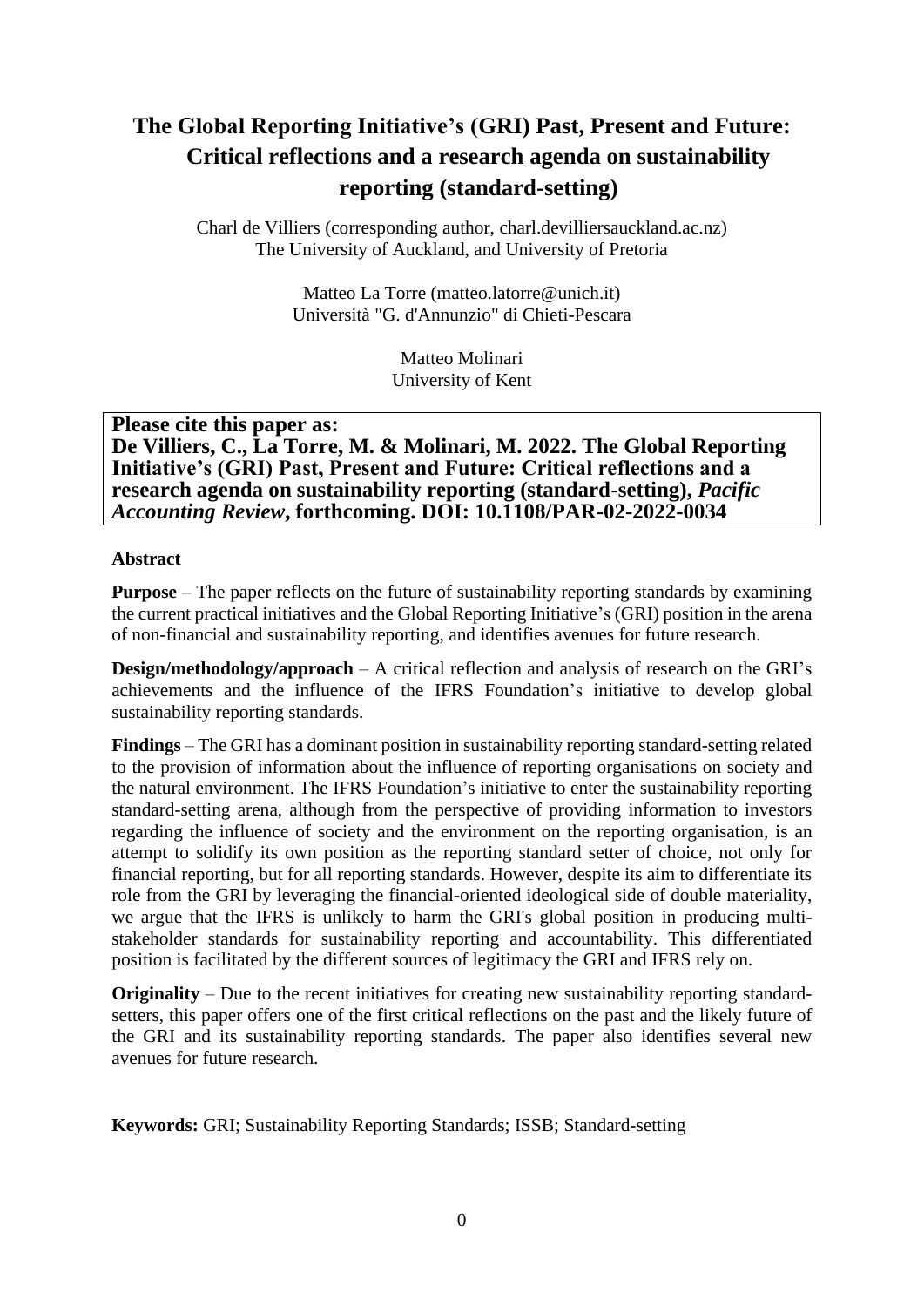# **1. Introduction**

The GRI is one of the most acclaimed sustainability reporting standard-setting bodies, which has developed stakeholders-oriented reporting standards aimed at ensuring the disclosure of information that facilitate an understanding of how reporting organisations influence social and environmental matters. Recently, new sustainability reporting standard-setting bodies emerged to develop investor-oriented reporting standards, focusing on how social and environmental risks and opportunities influence the reporting organisation. Specifically, the International Financial Reporting Standards (IFRS) Foundation has become involved and has taken over several of these investor-oriented sustainability standard-setting bodies under the banner of the IFRS Foundation's International Sustainability Standards Board (ISSB). While the GRI did not initially engage with the IFRS Foundation, it recently signed a collaboration agreement with the ISSB to coordinate their work programmes and standard-setting activities to connect capital market and multi-stakeholder standards (IFRS, 2022a).

These developments prompt a reflection on the GRI's achievements and its likely future in the sustainability reporting standards arena. In turn, the current changes in sustainability standardsetting, and the entry of the IFRS/ISSB, are likely to provide novel research opportunities and practical implications. Therefore, this paper draws upon the recent call for global standards for sustainability reporting and the ongoing changes in sustainability reporting standard-setting, including the regulatory initiatives and the *de facto* reporting standards aimed at harmonising sustainability reporting (La Torre, Sabelfeld *et al.*, 2020; De Villiers et al., 2022a).

The GRI standards have played a leading role in the development of voluntary sustainability reporting before mandatory requirements for non-financial disclosure (Carungu *et al.*, 2022). While the EU Directive 95/2014 was an attempt to pursue the comparability of non-financial and sustainability information, it revealed some limits in establishing mandatory standards for non-financial and sustainability reporting (La Torre *et al.*, 2018). For instance, there is still a lack of common consensus among standard-setters, regulators, and preparers on global standards and reporting guidelines, and the discretion companies have to adopt reporting guidelines, renders this reporting initiative ineffective in affecting change or improving comparability (La Torre *et al.*, 2018). Reporting frameworks need to complement each other to build a comprehensible infrastructure for corporate reporting on non-financial aspects (La Torre *et al.*, 2018). Yet, the current regulatory drive toward mandatory adoption of sustainability reporting suggests the need for a commonly accepted framework or standards.

Although there are initiatives to mandate sustainability disclosures in many jurisdictions, including the US and New Zealand, the European context provides an example of these regulatory initiatives. In 2020, the European Commission mandated the European Financial Reporting Advisory Group (EFRAG) to start working toward European Union (EU) nonfinancial or sustainability reporting standards, revising the EU Directive (n. 95/2014) on nonfinancial reporting (EFRAG, 2020). In March 2021, an EFRAG report outlined how EU sustainability reporting standards will be developed through an inclusive, consultative and rigorous process. In April 2021, the European Commission proposed a Corporate Sustainability Reporting Directive, which would oblige organisations to comply with the standards.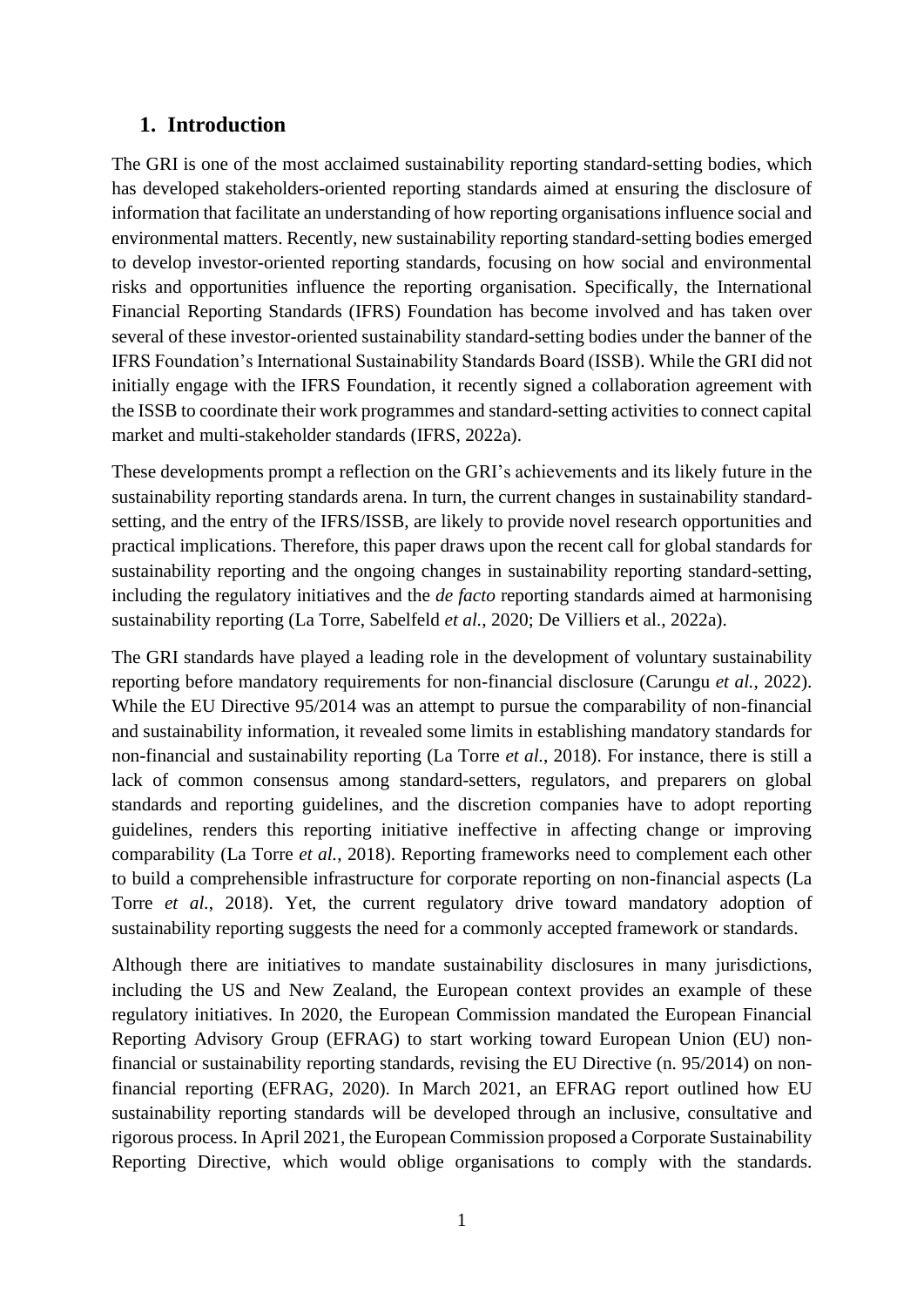EFRAG's public consultation processes are ongoing, and its initiatives will establish unified sustainability reporting standards for the EU block, and for many companies from outside the block that trade with the EU.

Motivated by these regulatory pressures and the changes to the standard-setting landscape, and the entrance of the IFRS/ISSB, this paper provides a novel reflection on the future of the GRI and its sustainability reporting standards. The paper examines the GRI's current initiatives and its position in the field of sustainability reporting standard-setting. We identify and discuss the challenges and practical shortcomings of the GRI from the recent accounting research literature. We also analyse and discuss the IFRS/ISSB's involvement in sustainability standardsetting and the likely effect thereof on the GRI's position and the future of sustainability accounting standards. In addition, we identify new opportunities for future research on sustainability reporting and its standard-setting environment.

The remainder of this paper is structured as follows. Section 2 summarises the GRI's story and its function in sustainability reporting practice. Section 3 reviews and discusses the most relevant research on GRI. Section 4 analyses the IFRS Foundation's initiative and its likely impact on GRI and corporate sustainability reporting and accountability. We identify some avenues for future research in section 5, while concluding the paper in section 6.

# **2. The GRI's position in sustainability and non-financial reporting**

GRI is an independent international organisation, established in 1997 as a joint initiative of the Coalition for Environmentally Responsible Economies, an American non-government organisation, and the United Nations Environmental Programme. The GRI's primary purpose was to set the first accountability mechanism to guarantee organisations adhere to responsible environmental principles, which were then broadened to include social, economic and governance issues (GRI, 2022d). Over time, GRI has further developed its reporting guidelines/standards throughout the timeline shown in Figure 1.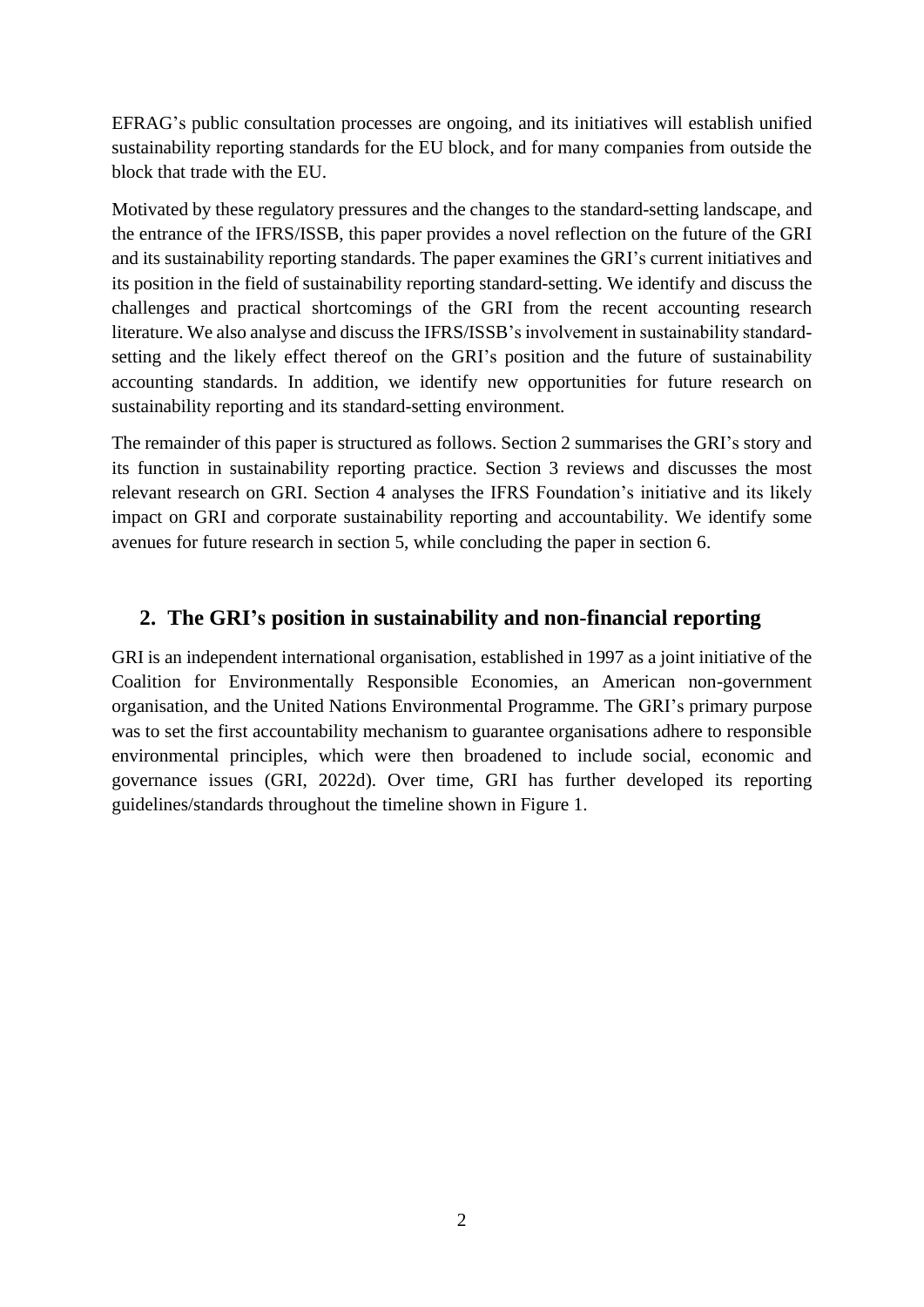#### **Figure 1**: *History of the GRI*



Source: GRI (2022b).

In 2000, the GRI published the first version of its guidelines, which was the first international framework for comprehensive corporate sustainability reporting with a particular focus on environmental matters (GRI, 2022a). Thereafter, GRI G1 Guidelines (2000), GRI G2 Guidelines (2002), GRI G3 Guidelines (2006), GRI G3.1 (2011), and GRI G4 (2013) were developed to embrace economic, social, and ethical issues. In 2016, the GRI's Global Sustainability Standards Board issued the first global standards, including all the main concepts of the previous guidelines, improved with a more flexible structure, clearer requirements and a more straightforward language. These standards configure a set of modular reporting guidelines to support organisations in communicating the impacts of their activities on economic growth, society, and the environment (GRI, 2022b). According to the GRI (2022a), its standards aimed to:

*"create a common language for organisations and stakeholders, with which the economic, environmental, and social impacts of organisations can be communicated and understood. The Standards are designed to enhance the global comparability and quality of information on these impacts, thereby enabling greater transparency and accountability of organisations".* 

These standards continue to be updated and added to, including new Topic Standards on Tax (2019) and Waste (2020).

The GRI provides a list of corporate reporting features to be included in non-financial statements and sustainability reports. The new structure consists of 36 Standards into Universal Standards and Topic-Specific Standards. The Universal Standards enclose "100 series", containing three of 36 Standards, i.e. GRI 101 on Foundation, GRI 102 on General Disclosure, and GRI 103 on Management Approach. The Topic-Specific Standards embrace "200 series"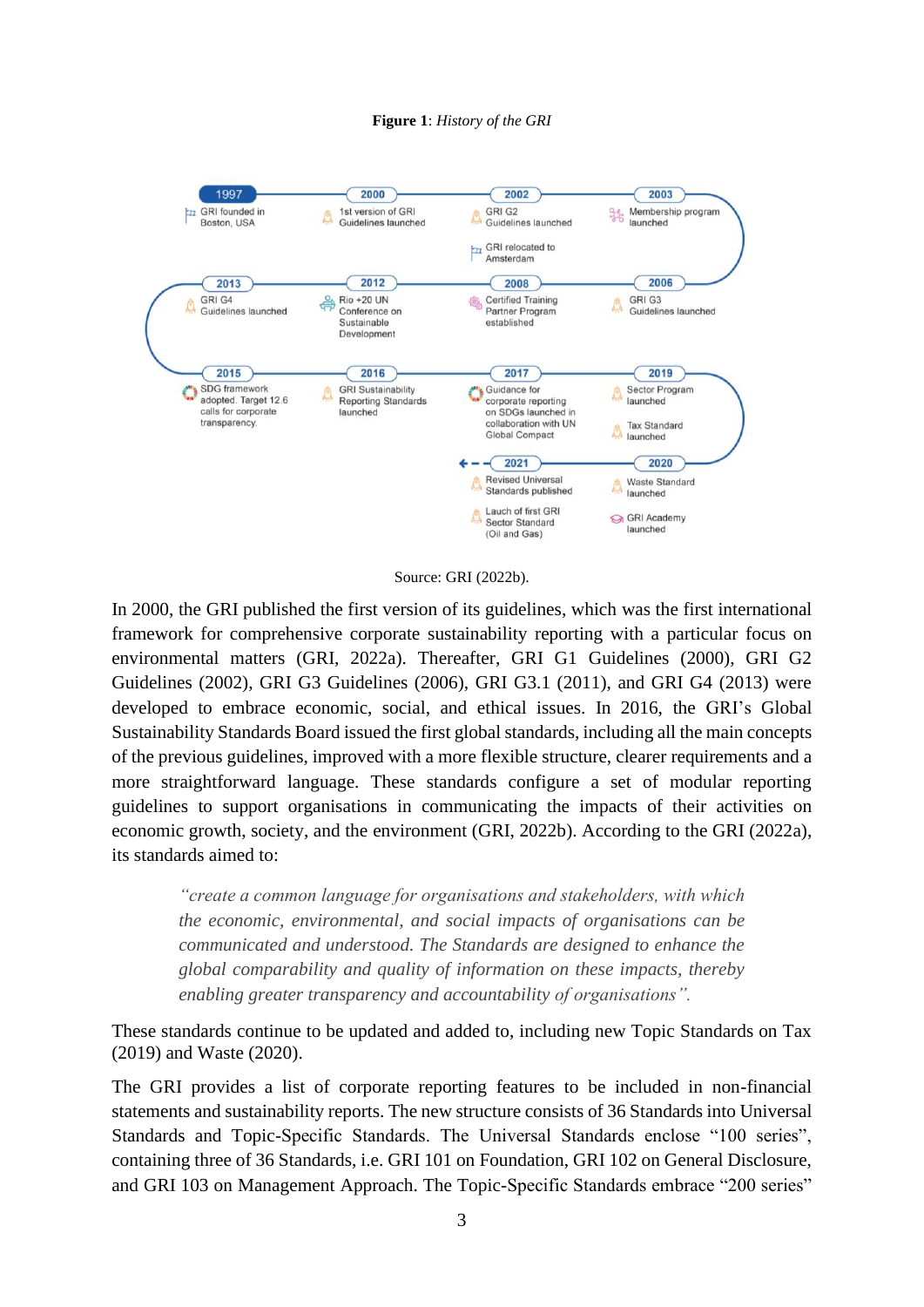on economic issues, "300 series" on environmental issues, and "400 series" on social issues. These series detail the disclosures related to the organisation's impacts on economic, environmental, and social issues, and the use of qualitative and quantitative indicators to measure such impacts (Molinari and Carungu, 2019). Furthermore, the GRI standards acknowledge the importance of the stakeholder engagement process to identify the stakeholders and their needs, and the material social and environmental topics to be reported in the non-financial reports.

Organisations can adopt GRI standards for non-financial reports by choosing between Core or Comprehensive options (GRI, 2022c). The first option allows disclosing some topics of GRI 102 on General Disclosure, the organisation's compliance with GRI 103 on Management Approach reporting requirements, and the reporting of at least one topic-specific disclosure. The second option requires all disclosures from GRI 102, compliance with all GRI reporting requirements, and all topic-specific disclosures related to material issues. However, organisations can use a mixed-option, i.e. the 'GRI-referenced'. This option allows organisations to select specific standards or portions of their content. Accordingly, the flexibility of this international framework provides practical benefits in sustainability and nonfinancial reporting (Buhr *et al.*, 2014).

According to Allen White, co-founder and former CEO of the GRI, the main challenges of GRI rely on mobilising

*"people with seemingly disparate interests around a public good. The key challenge is to adhere to a policy of inclusiveness and to find a place for each and every person who seeks to, or should, contribute. This is the path to both legitimacy as well as innovation. It is the power of the collective mind of diverse individuals that was, and remains, the soul of GRI" (Waddock and White 2007, p. 41).* 

Accordingly, GRI's structure, the community of practice it has developed, and the efforts for integrating insights from its stakeholders are all aligned to boost inclusiveness and cooperation among reporting preparers (Etzion and Ferraro, 2010).

Since its initial implementation, the GRI has gained extensive attention from organisations worldwide and has become an international sustainability reporting framework (Federation of European Accountants, 2016). The KPMG (2017) survey provides further evidence on the high popularity of GRI standards among organisations. For instance, in 2016, 63% of the top 100 organisations worldwide (N100) and 75% of the world's 250 largest organisations (G250) by revenue based on the Fortune 500 ranking have adopted the GRI framework for their sustainability reports (KPMG, 2017). The KPMG (2020) survey confirms the dominant position of GRI as a global reporting standard, with an increasing number of organisations using GRI in 2020 compared with 2017. This ongoing effort has facilitated GRI in championing the institutional field of sustainability reporting. Consequently, many large organisations worldwide are engaged in accountability and sustainability practices, and this motivated other organisations to undertake a mimetic approach and take up the same direction (Carungu *et al.*, 2019).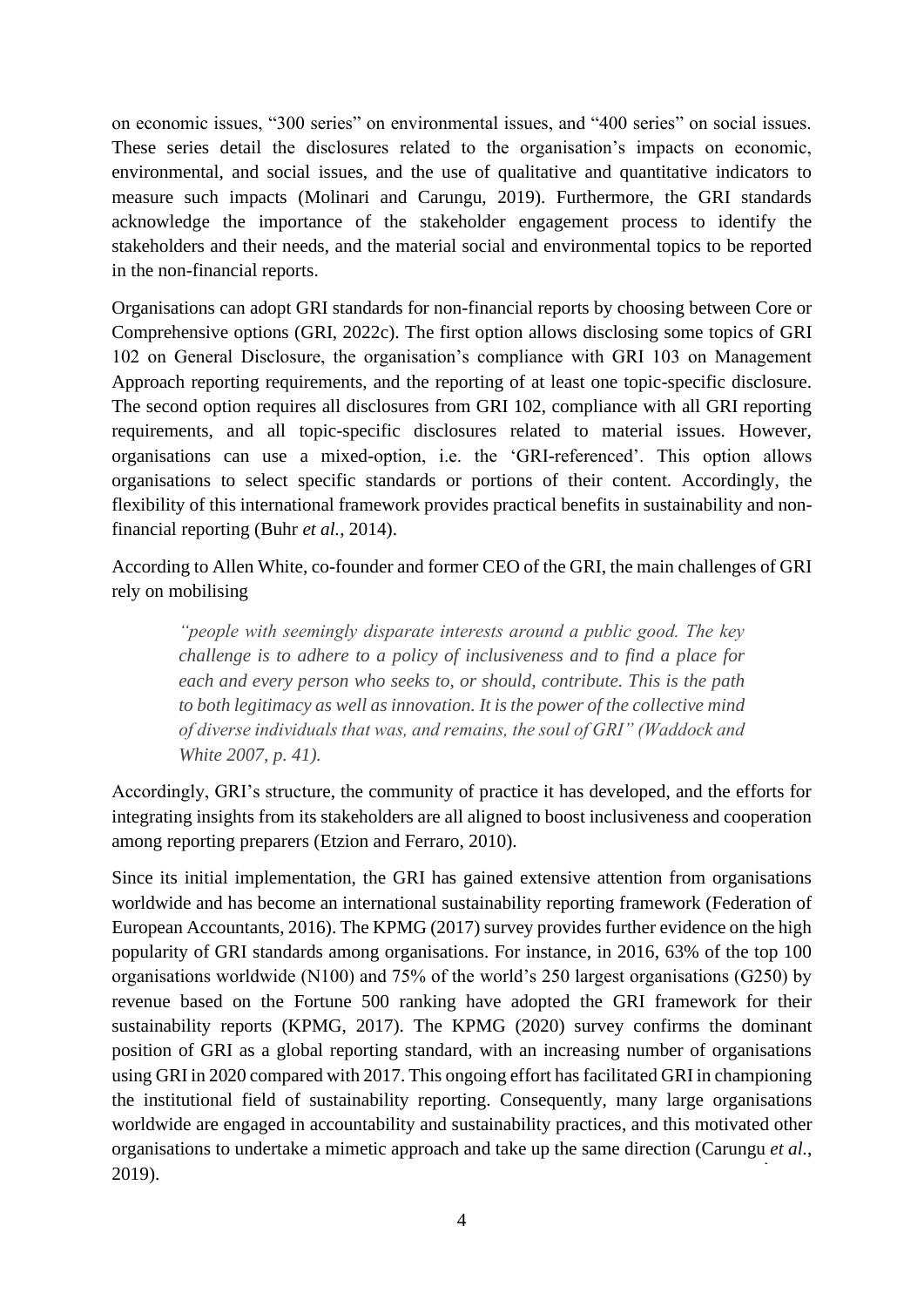Accordingly, corporate reporting represents an essential vehicle for organisations to communicate with stakeholders and pursue their accountability commitment (Busco *et al.*, 2013; Lombardi and Secundo, 2020). This process of communication and accountability affects a broad range of constituents, such as standard-setters, regulators, policymakers, investors, and society (Federation of European Accountants, 2016; La Torre *et al.*, 2020). The rise of the stakeholder audience leads to the compelling need to better understand organisations' longerterm value drivers, expectations and risks, including their impact on the environment and society, and it requires a rethinking of corporate reporting (Adams and McNicholas, 2007; Busco *et al.*, 2013; Hopwood, 2009). Within this context, sustainability and non-financial reporting have characterised significant steps in developing corporate reporting practice from traditional financial reporting (Campra *et al.*, 2020; Perrini, 2006; La Torre *et al.*, 2018; Uyar, 2016).

The need for shared knowledge regarding non-financial reporting practices has prompted regulators to standardise corporate reporting practices (Biondi, 2020; La Torre *et al.*, 2018; 2020). For example, within the European context, the Directive 2014/95/EU on reporting nonfinancial and diversity information represents a crucial step to improve corporate transparency and accountability on social and environmental issues across Europe. The EU Directive is an example of a systematic process aimed at harmonising corporate reporting practices, improving comparability of information, and meeting stakeholders' needs (Aureli *et al.*, 2020; La Torre *et al.*, 2018; Veltri, 2020). Specifically, paragraph no. 9 of the EU Directive mentions some Union-based and international frameworks and guidelines that organisations may consider for preparing their non-financial reports, such as Eco-Management and Audit Scheme (EMAS), United Nations (UN) Global Compact Guiding Principles on Business and Human Rights, Organisation for Economic Co-operation and Development (OECD) Guidelines for Multinational Enterprises, International Organisation for Standardisation's ISO 26000, and GRI Standards. However, despite acknowledging this multitude of frameworks and guidelines for sustainability reporting, the still GRI enjoys wide global acceptance and adoption among a broad range of stakeholders.

# **3. The GRI's challenges and practical shortcomings: insights from research**

While prior research has been interested in understanding the GRI's capability to foster and enhance accountability, a piece of the literature has critiqued and highlighted its practical challenges in this task. GRI stresses how to enhance accountability for an organisation's impact on sustainable development, which assumes particular relevance for investors, national governments, customers, and other employees (Adams *et al.*, 2022). Miles (2011) stated that the GRI standards allow organisations to analyse how to integrate sustainability issues into business operations, track progress, and address stakeholder information needs. However, the GRI framework and guidelines are still perceived as demanding.

Academic research reveals how the multi-stakeholder input to the GRI Standards, and consequently reputation amongst stakeholders, is a key reason for wide corporate adoption of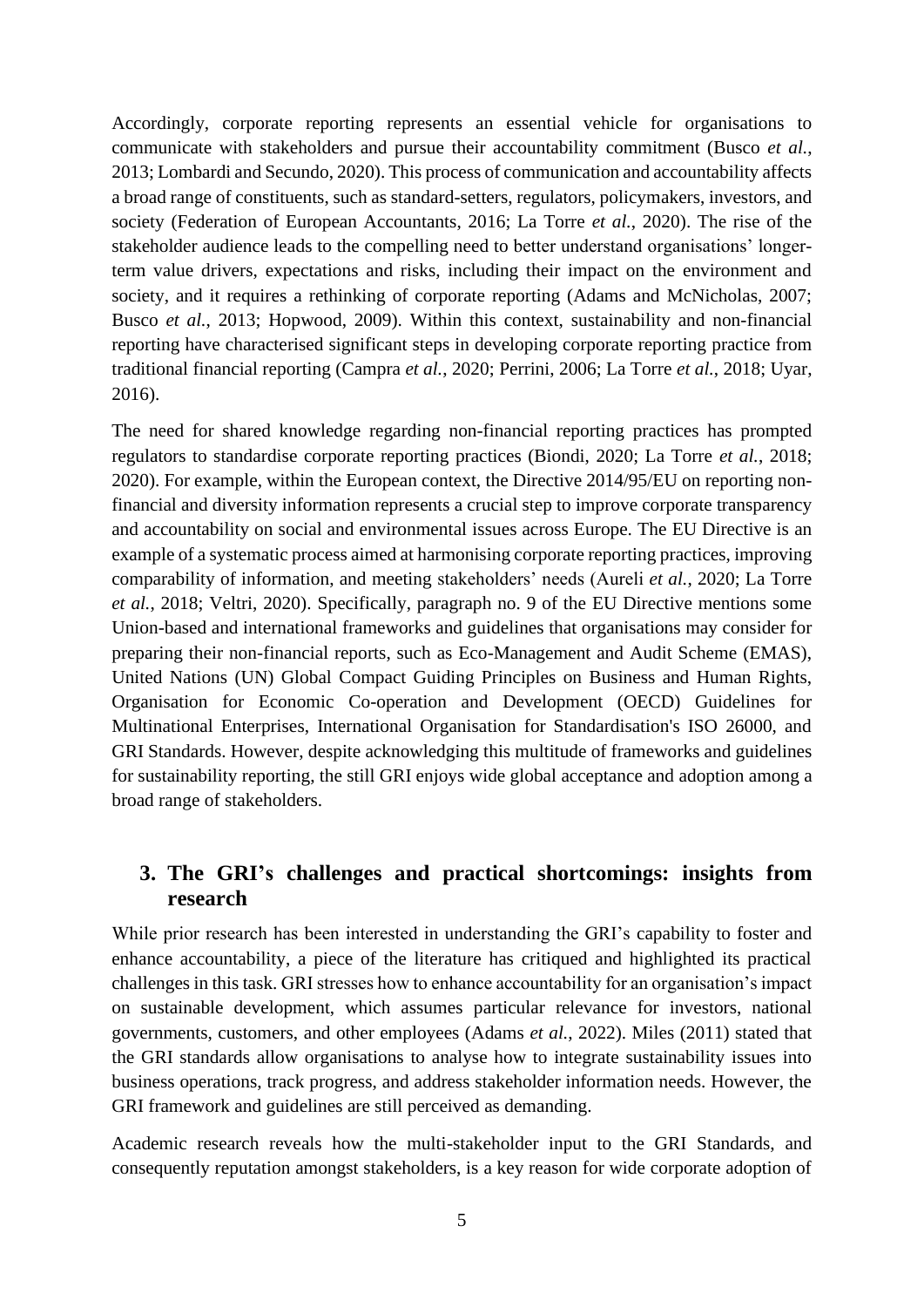the GRI Standards (Adams *et al.*, 2022). However, a review of accounting literature focused on the GRI shows some ongoing shortcomings and challenges with implementing GRI Standards in practice (Habib, 2022; Massaro et al., 2016; Moses et al 2020; Moses and Hopper, 2022). For instance, limited resources employed (Tauringana, 2020) and low emphasis on sustainability reporting by governments (Halkos and Nomikos, 2021) discourage the reliance on GRI for sustainability reporting. Thus, organisations operating in industries, such as electricity, retail, food, and the cruise industry (Roca and Searcy, 2012; Font *et al.*, 2016), and small and medium-sized enterprises (SMEs), are struggling to implement GRI Standards (Sampong *et al.*, 2018).

Many organisations consider the GRI's reliance on accountability as a costly activity (Safari and Areeb, 2020). Research also warns about sustainability reporting preparers' issues. Particularly, middle and staff management layers are still struggling with sustainability reporting demands and are still developing the required skills (Adams *et al.*, 2022). Thus, there is a call for future research investigating the quality and levels of such accountability in the aftermath of calls to simplify sustainability reporting and prioritise the information needs of a broader audience (Adams and Abhaywansa, 2022). This unavoidably involves the recent developments in sustainability standard-setting and their ability to enhance sustainability learning processes, disclosures, accountability, and attention to performance.

GRI standards and guidelines support organisations to recognise material sustainability issues leading to improved sustainability performance and sustainability reporting quality (Chen *et al.*, 2015). Font *et al.* (2016) suggest that GRI guidelines should be adopted to identify material sustainability topics and assist organisations in understanding stakeholders' needs. Calabrese *et al.* (2016) find that GRI guidelines can help SMEs identify which sustainability topics should be prioritised. However, recent research points out how the materiality concept in GRI standards remains unclear for some organisations. Garcia-Torea *et al.* (2020) state that guidance on how GRI principles may be applied would be beneficial. In this regard, GRI provides practical examples of tools for identifying sustainability reporting content but does not clarify how to employ those tools, so representing an obstacle in identifying material issues properly (Garcia-Torea *et al.*, 2020).

Of course, GRI standards helped organisations understand what material information should report. Yet, companies also require more clarity on the indicators to measure sustainability material issues. Some organisations still fail to identify and disclose all material issues due to contradictory interpretations of GRI indicators and a lack of consistency in the materiality assessment (Machado *et al.*, 2021). Although GRI standards are commonly applied by different organisations operating in different industries and developing country contexts (Adams et al., 2021; Dissanayake, 2020; Fonseca et al., 2014), there is still an unsatisfactory level of understanding of multiple standards and indicators among report preparers (Slacik and Greiling, 2020). For instance, Toppinen and Korhonen-Kurki (2013) criticise the ambiguity in defining the GRI indicators. As a result, organisations focus more on complying with GRI indicators, rather than considering the practical meaning of GRI standards; in turn, the substance of disclosing sustainability and non-financial information to address stakeholders' expectations (Safari and Areeb, 2020). Consequently, GRI standards should still incorporate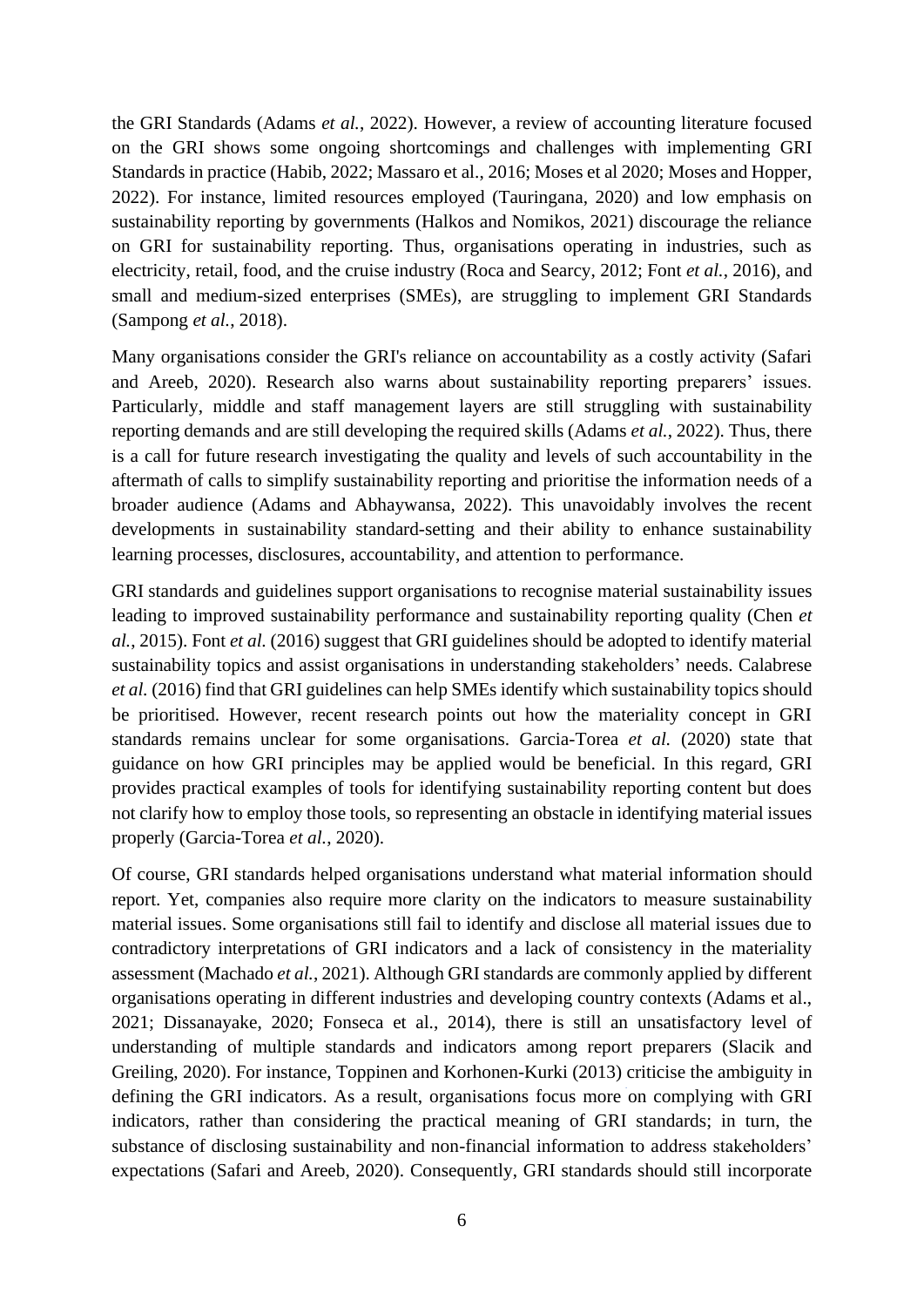additional indicators in line with the specific country and industry in which organisations operate (Adams *et al.*, 2022; De Villiers and Lubbe, 2001).

Unfortunately, GRI is not used appropriately, and many organisations do not yet benefit from the disclosure's full potential. Research has advised that GRI standards struggle to provide insightful methods to support sustainability reporting preparers to disclose sustainability issues (Adams *et al.*, 2022). This practical shortfall also lies in the GRI discretionary adoption. Notably, organisations tend to selectively disclose non-financial information, which may manipulate stakeholders' perceptions towards organisational risk and performance. This approach decreases the GRI standards' effectiveness with the consequent lack of sufficient resources dedicated to sustainability reporting. Thus, while acknowledging the GRI's global position in sustainability reporting standards, there is still concern about its adoption and reliability due to the lack of mandatory power coming from the regulations.

The reliability issue of sustainability information also relates to the assurance practice domain. Assurance-related issues raise concerns among practitioners. For instance, more policy requirements regarding external assurance are needed to increase sustainability reporting quality (Badia *et al.*, 2020). Accordingly, GRI could contribute to identifying the criteria to be prioritised by sustainability assurance providers and how these criteria should be applied. Notably, more substantial assurance should be encouraged on concerns neglected by sustainability assurance providers, such as the sustainability context, reporting balance, and information comparability (Boiral *et al.*, 2019). However, there is limited evidence on organisations adopting GRI standards and providing more balanced, comparable and precise information for assurance needs (Boiral *et al.*, 2019). Michelon *et al.* (2015) examined GRI reporting practice in line with disclosure quality, determined by the dimensions of content, type and managerial orientation. They show that the assurance and reporting guidance does not ensure higher quality information as these practices are perceived as symbolic activities to increase the perceived accountability.

Despite these practical issues, the GRI standards evolved to meet the emerging global challenges, such as climate change, the development of new technologies, economic inequality and the world population, and the transition to a sustainable economy (GRI, 2022d). For instance, the GRI created the 'Sustainability and Reporting 2025' project to discuss the type of information needed to deal with these global issues and discuss the role of technology in enabling organisations and stakeholders to collect, check, analyse, and manage non-financial data appropriately (Fiandrino, 2019). Moreover, GRI's ongoing work to improve the quality of reporting includes the 2021 revision to the Universal Standards and issuing Standards Interpretations and sector supplements.

Crucial to this goal is the increased understanding of external assurance and internal processes, such as the process of determining material issues. To support this effort, GRI has recently established a Global Standards Fund to ensure the continuous independent and multistakeholder development of the GRI standards, global advocacy to drive commitment of the standards, further development of the sector program and the sector standards fine-tuned to identify sectors' most substantial impacts and reflect stakeholder expectations for sustainability reporting, and a 'free public good' status of the GRI Standards available to all organisations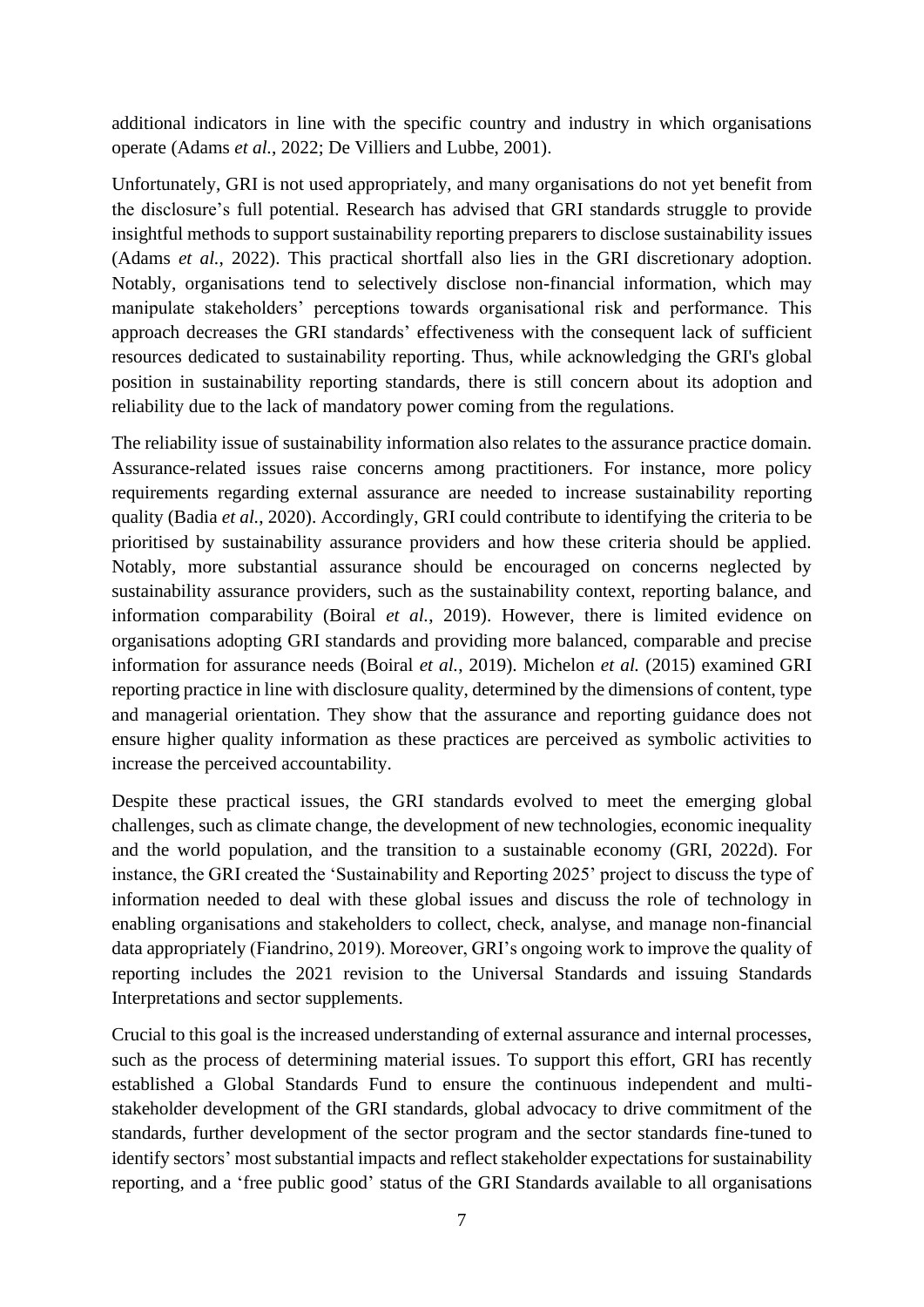(GRI, 2022c). However, there is ongoing debate on the need for convergence of sustainability reporting and non-financial reporting frameworks (Accountancy Europe, 2020), including the IFRS Foundation's Consultation Paper on Sustainability Reporting that argue that there is a need for the IFRS/ISSB to play a role in convergence. In March 2022, the IFRS/ISSB published exposure drafts IFRS S1 "*General Requirements for Disclosure of Sustainability-related Financial Information*" and IFRS S2 "*Climate-related Disclosures*". These developments could challenge the GRI's role as a key player in sustainability standard-setting. Given these developments, we critically reflect on the GRI's position and sustainability reporting development in the future.

# **4. How the IFRS Foundation's involvement in sustainability reporting standard-setting is likely to influence the GRI**

While the GRI has a long-standing and established leadership in the landscape of sustainability reporting standards and guidelines, over the last year, we witnessed an increasing competition among standards setters and international organisations/authorities in producing new frameworks and guidelines for non-financial and sustainability reporting. The IIRC's (International Integrated Reporting Council) initiative was an example (De Villiers et al., 2020). Yet, despite the efforts to promote and legitimate the integrated reporting framework (La Torre, Dumay, *et al.*, 2020), its fate seems to have been foretold by Flower (2015), with the recent merge into the Value Reporting Foundation and now the ISSB's initiatives.

La Torre *et al.* (2018) focus their discussion on the increasing numbers of competing instruments for non-financial reporting produced in the last years. They argue that "as long as the organisations touting different competing frameworks jockey against each other for a leading global position", they will hardly achieve or promote sustainable development (La Torre *et al.* 2018, p. 610). Meanwhile, other standards and guidelines have been introduced or promoted worldwide, such as those of the Task Force on Climate-related Financial Disclosures, the Value Reporting Foundation and the UN Global Compact. These initiatives contributed to changing the arena of sustainability reporting *de-facto* standards and occupy particular niches of its space, such as that one about the climate information. Thus, albeit the GRI's standards and guidelines remain the most widespread sustainability reporting frameworks worldwide, these further initiatives attempted to conquer a piece of the jurisdiction in the growing field of sustainability accounting and reporting practices.

This is the case with the recent IFRS Foundation's initiative to create new sustainability reporting standards. Our interest in the IFRS Foundation's initiative is motivated by its potential influence on the sustainability reporting standard-setting arena and its novel interest in entering this field. Over the last 20 years, the IFRS Foundation and its IASB (International Accounting Standards Board) has had an established and significant role in creating generally accepted standards for financial accounting and reporting worldwide and in Europe specifically. In September 2020, the IFRS Foundation's Trustee published a "Consultation Paper on Sustainability Reporting", representing its first attempt to enter the sustainability reporting practice field (IFRS Foundation, 2020).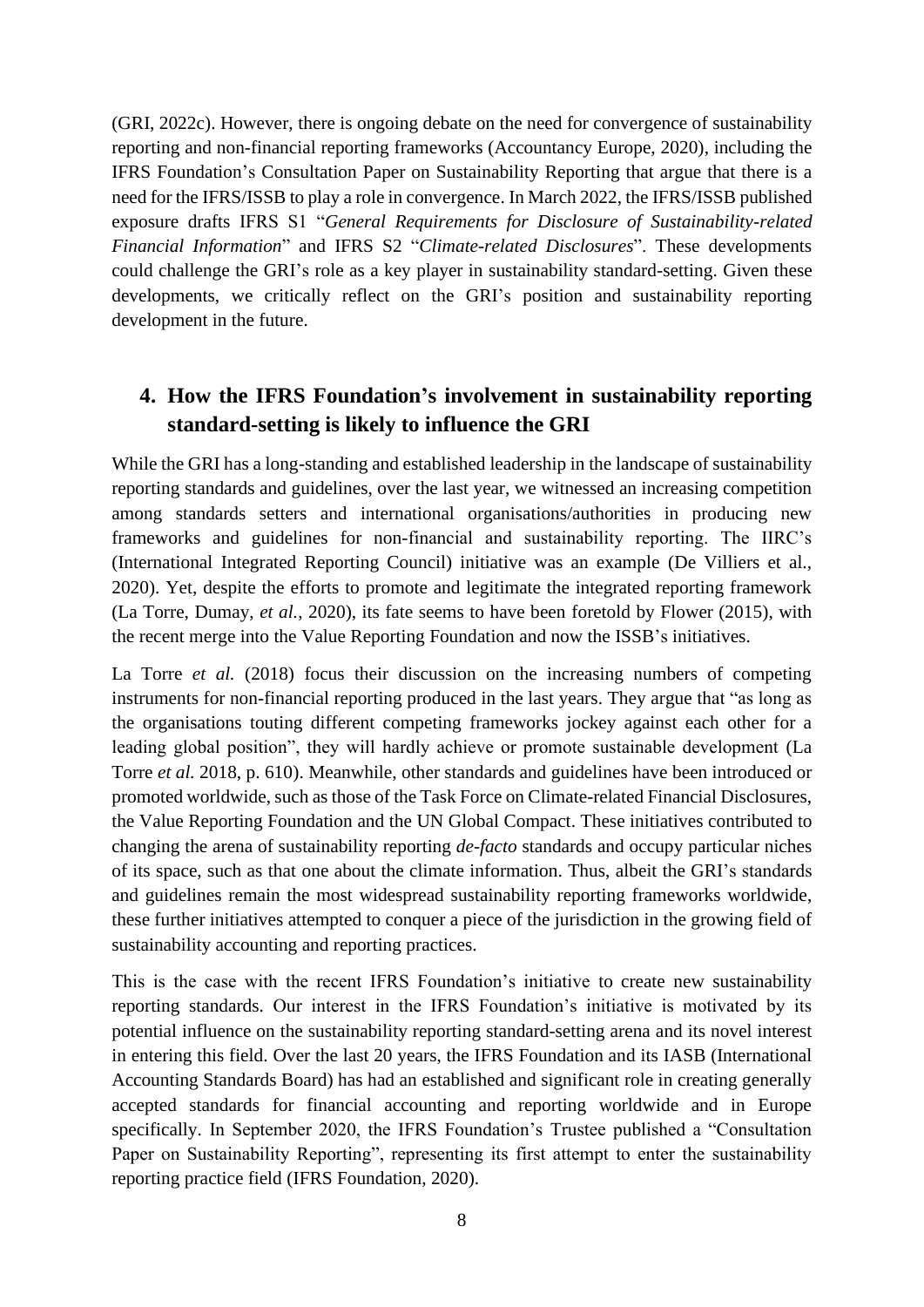As stated in the document, the consultation paper was created "to identify the demand from stakeholders in the area of sustainability reporting and understand what the Foundation could do in response to that demand" (IFRS Foundation, 2020, p. 4). The consultation paper was constructed around three main questions:

*"Is there a need for a global set of internationally recognised sustainability reporting standards?* 

*If yes, should the IFRS Foundation play a role in setting these standards and expand its standard-setting activities into this area?* 

*If not, what approach should be adopted?" (IFRS Foundation 2020, p.14)*

While answering the first question was taken for granted and known, there was also an implicit response to the second one. The IFRS idea was already to create a standard setting body for sustainability reporting. This sustainability standards board should work to achieve coherence and comparability by developing global sustainability standards (IFRS Foundation, 2020, p. 8). Accordingly, in November 2021, the IFRS Foundation Trustees created and announced the new International Sustainability Standards Board (ISSB) in response to this demand<sup>i</sup>.

The rationale of the consultation was to achieve legitimacy for operating as an international standard-setter for sustainability reporting. As demonstrated in previous research, public consultation usually operates as a strategy to get legitimacy and persuade the public about the need for the new institution and standard setter (Durocher *et al.*, 2007; Richardson and Eberlein, 2011; La Torre, Dumay, *et al.*, 2020). Due to the "growing calls for the urgent need for further consistency in reporting and comparable information", the IFRS Foundation explains that the best option would be creating a new Sustainability Standards Board working upon the existing initiatives instead of maintaining the status quo or facilitating the existing initiatives (IFRS Foundation, 2020, p. 8). This option would better contribute to "reducing complexity and achieving comparability in sustainability reporting" (IFRS Foundation, 2020, p. 8). This was the main subject of consultation as this latter aimed to "understand whether demand is sufficient to create such a standard-setting body (see the section, Requirements for Success)" (IFRS Foundation, 2020, p. 8).

The IFRS Foundation argued that its action is needed to harmonise sustainability reporting as it is done for financial accounting standards for the benefit of preparers and stakeholders. As stated in the consultation paper:

*"The IFRS Foundation action could lead to an approach that seeks to harmonise and streamline sustainability reporting, which could benefit stakeholders of the IFRS Foundation and benefit sustainability reporting." (IFRS Foundation, 2020, p. 8)*

Additionally, as ISSB could work alongside the IASB, "stakeholders could also benefit if a single organisation developed requirements in financial reporting and sustainability reporting", reducing complexity (IFRS Foundation, 2020, p. 8). Yet, once again, harmonisation is used again as a rhetorical argument for legitimate the IFRS's initiative by leveraging the synergy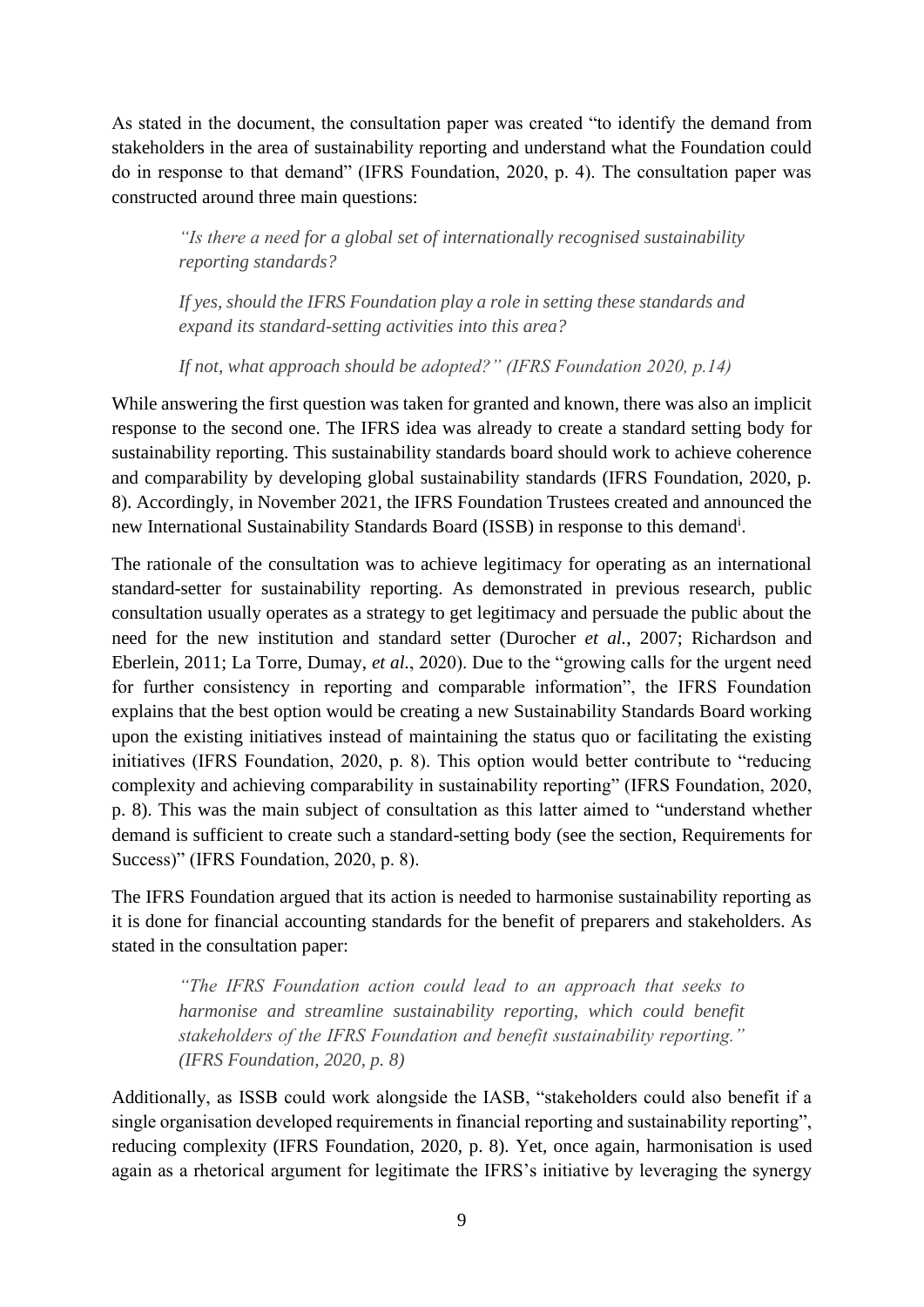with the IASB's authority (La Torre *et al.*, 2018). Thus, despite having no experience in the field of sustainability reporting, the IFRS Foundation is seeking to extend its existing jurisdiction in the international financial accounting standards-setting toward the field of sustainability reporting and accounting. Nevertheless, here we question: why do we need another sustainability reporting standards setter since the GRI already has the expertise and global leadership with its standards and guidelines for sustainability reporting?

In the following subsections, we examine the rationale motivating the IFRS Foundation's action of extending its jurisdiction over the boundaries of financial accounting standard-setting. At the same time, we discuss how this action can influence the GRI role.

#### **4.1 The double materiality inscription and its ideological conflict**

Behind the IFRS Foundation's initiative, there is an interest in the rapid growth of sustainability and climate disclosure and its related business opportunities. For example, in Europe, such an interest is also boosted by the recent regulatory initiatives for making sustainability reporting mandatory. The EU Directive (n. 2014/95) for reporting non-financial information is proof. The EU Directive aims to harmonise non-financial and sustainability reporting practices among large European companies by establishing minimal reporting requirements (La Torre *et al.*, 2018). It also unveiled the need for globally accepted sustainability reporting standards as much as it allows companies to adopt one or more global and local reporting standards/guidelines (La Torre *et al.*, 2018). However, the IFRS Foundation's initiative for operating as a sustainability reporting standards setter is not only a response to this need. Instead, it is reasonably motivated by the strategic action to leverage the ideological regulatory attempt to make corporate sustainability information more linked and related to corporate financial accounting and reporting.

The IFRS Foundation's ISSB is both a diver and a result of financial accounting capture of sustainability reporting. The ISSB seems more interested only in the sustainability disclosure that has implications for financial performance and is material for investors. The ISSB's exposure draft of "*General Requirements for Disclosure of Sustainability-related Financial Information*" confirms this interest by stating that

*"The objective of [draft] IFRS S1 General Requirements for Disclosure of Sustainability-related Financial Information is to require an entity to disclose information about its significant sustainability-related risks and opportunities that is useful to the primary users of general-purpose financial reporting when they assess enterprise value and decide whether to provide resources to the entity" (IFRS Foundation, 2022b)*

Thus, the ISSB's standard-setting seems to be more concerned with the financial information and financial value coming from the sustainability risks than the sustainability information itself. This will likely privilege the investors-oriented perspective in reporting sustainability information.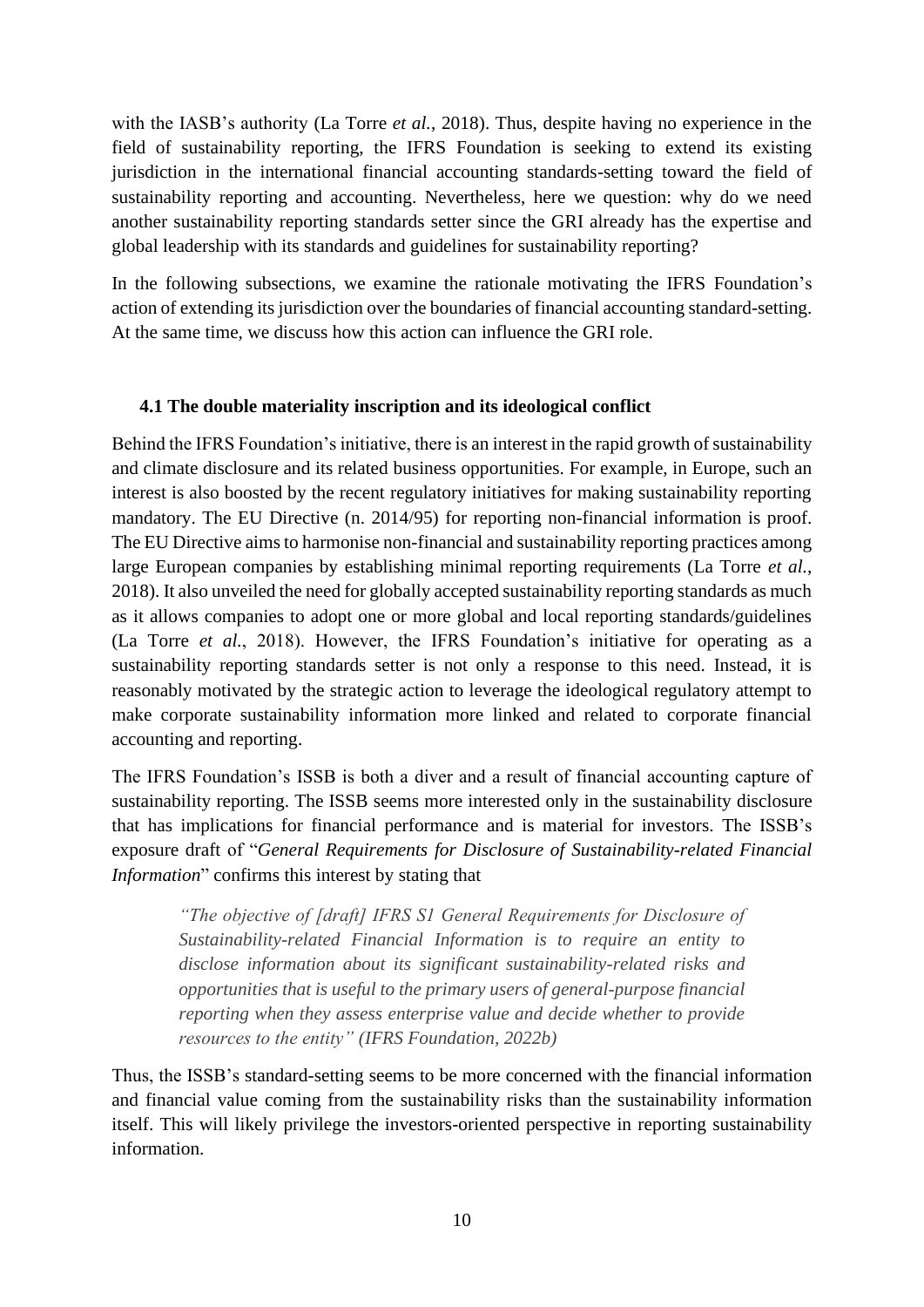We can also see such financial capture in the most recent initiatives for revising the nonfinancial reporting regulation in Europe. While the European Commission issued the EU Directive on non-financial reporting to make social and environmental reporting mandatory, it launched the process to amend this regulation in 2019 with a Proposal for a Corporate Sustainability Reporting Directive (CSRD) (European Commission, 2021). This Proposal aims to extend sustainability/non-financial reporting adoption and its assurance practices, while introducing more detailed reporting requirements.

Among its novelties, it also introduces the principle of double materiality (European Commission, 2021). The Proposal argues the need to ground non-financial reporting practices on the "double materiality perspective", which should help companies establish the material information to be reported. It clarifies that "double materiality" will be able to:

*"removing any ambiguity about the fact that companies should report information necessary to understand how sustainability matters affect them, and information necessary to understand the impact they have on people and the environment." (European Commission, 2021, p. 13)*

Based on the GRI's standards, the materiality assessment for sustainability reporting requires an extensive process of stakeholders' engagement and assessment of material topics based on both their significance for the social and environmental impacts and their influence on the stakeholders. This assessment process aims to prioritise these topics, which should be reported in the sustainability report. However, double materiality requires a different approach compared to the one used to apply the GRI concept of materiality (Adams *et al.* 2021).

The double materiality perspective establishes that social and environmental issues and information should be assessed through both an "outside-in perspective", about their effects on companies' financial performance, and an 'inside-out' perspective concerning the impacts on the environment and society (European Commission, 2021, p. 1). Thereby, the double materiality encloses an ideological conflict between the investors' financial interests and other stakeholders' needs.

The double materiality encloses the inscription of stakeholders' interests that are hard to balance, and its trade-off may advantage, once again, the financial interest at the cost of sustainable development. Prior research demonstrates that companies tend to prioritise financial performance and investors' interests (Adams *et al.*, 2021; La Torre, Sabelfeld, *et al.*, 2020). La Torre, Sabelfeld, *et al.* (2020, p. 718) argue that the double materiality "may result in a risk management-oriented approach to stakeholder engagement that has nothing to do with broad corporate accountability to stakeholders". They explain that:

*"with the double materiality perspective, the risk remains that social and environmental materiality may be used only to assess social and environmental risks to preserve the company's financial value as companies continue to privilege financial sustainability over social and environmental sustainability." (La Torre, Sabelfeld et al., 2020, p. 715)*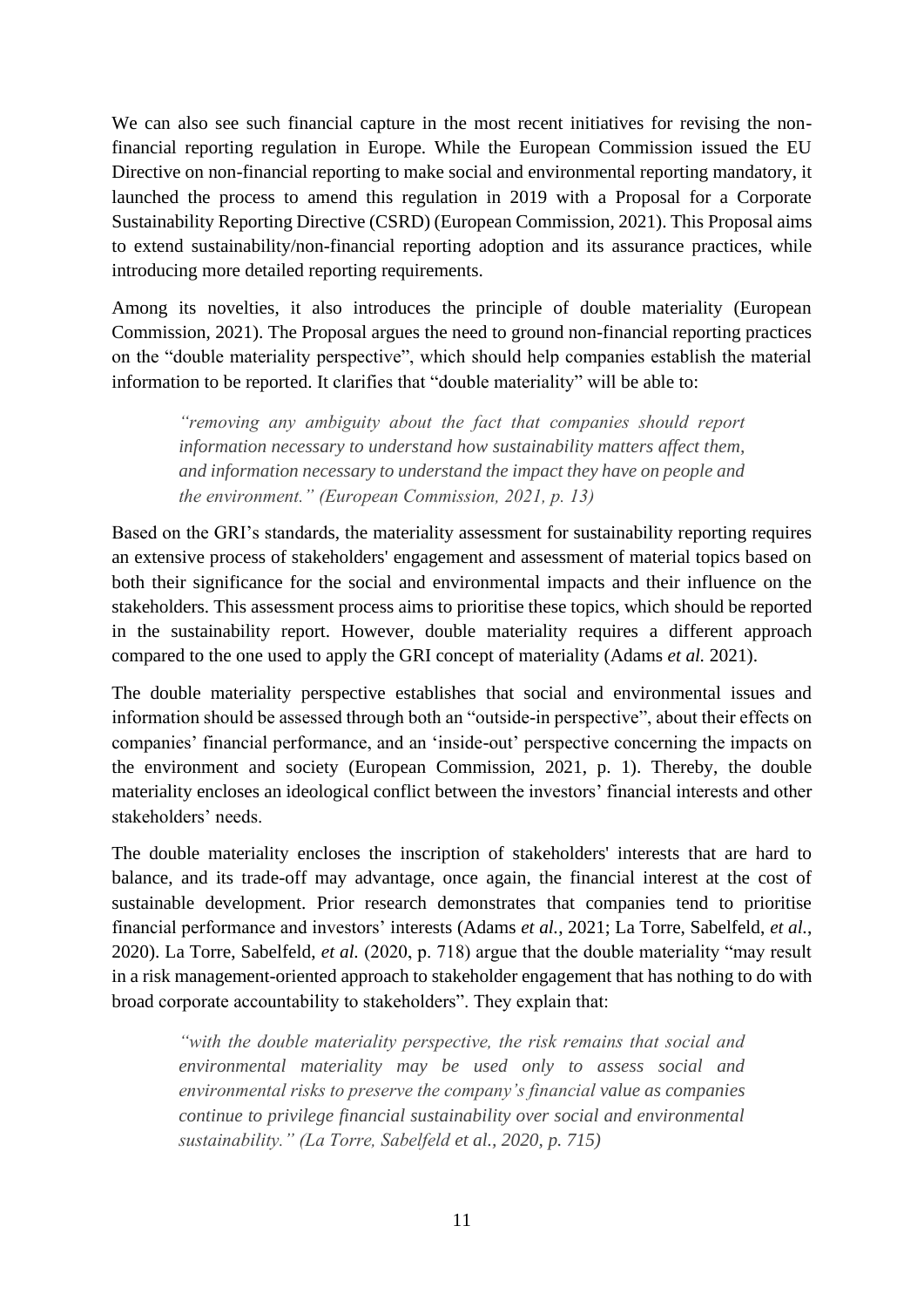Thus, the double materiality may cause the financial capture of sustainability reporting, so reducing its broad accountability potential.

Accordingly, IFRS Foundation catches on to this opportunity coming from the double materiality perspective and may emphasise the risk of financial capture for sustainability reporting practice. In the IFRS Foundation's consultation paper, it reads (IFRS Foundation, 2020, p. 14):

*"For the SSB to commence with a double-materiality approach would substantially increase the complexity of the task and could potentially impact or delay the adoption of the standards. Therefore, a gradualist approach is recommended. If established, the SSB would initially focus its efforts on the sustainability information most relevant to investors and other market participants. Such information would more closely connect with the current focus of the IASB."*

*"if more jurisdictions embrace the double-materiality concept to minimise the risks of global and jurisdictional fragmentation of standards."*

Thus, IFRS Foundation's ISSB will work primarily to produce sustainability standards for reporting information about the social and environmental effects on the reporting entity, their financial performance and the enterprise value (IFRS Foundation, 2020, p. 13; IFRS Foundation 2022b). This will privilege investors and other capital market participants, as the primary audience of financial reporting (IFRS Foundation, 2020, p. 13). The ISSB was finally constituted with the formal purpose of "developing a set of sustainability disclosure standards" to produce "sustainability disclosure that is useful to investors and other participants in the world's capital markets in making economic decisions" (IFRS Foundation, 2021). Thereby, the ISSB sustainability standards aim to be only about reporting financial-related sustainability information, as confirmed in the first exposure draft IFRS/S1 (IFRS Foundation, 2022b).

Accordingly, as argued above, we can see the IFRS Foundation's position matching with and benefits from the first ("outside-in") perspective of double materiality, which is only about the financial effects of social and environmental issues. Meanwhile, it cannot replace the leadership role of GRI and its sustainability reporting standards, which are grounded on a multistakeholder approach and able to unfold the "inside-out" perspective of double materiality and broader corporate accountability. Therefore, for the IFRS Foundation, the double materiality was arguably a means, and justification, to enter the sustainability reporting field, defend their jurisdiction in financial reporting standard-setting, and conquer a new one without conflicting with the GRI position.

The GRI and the ISSB currently occupy two different positions in the sustainability reporting standard-setting arena. As stated, the ISSB aims to provide standards for investors-oriented sustainability disclosure that can have financial implications for the entities. The recent collaboration agreement between the IFRS Foundation and the GRI aims to pursue the following purpose<sup>i</sup>: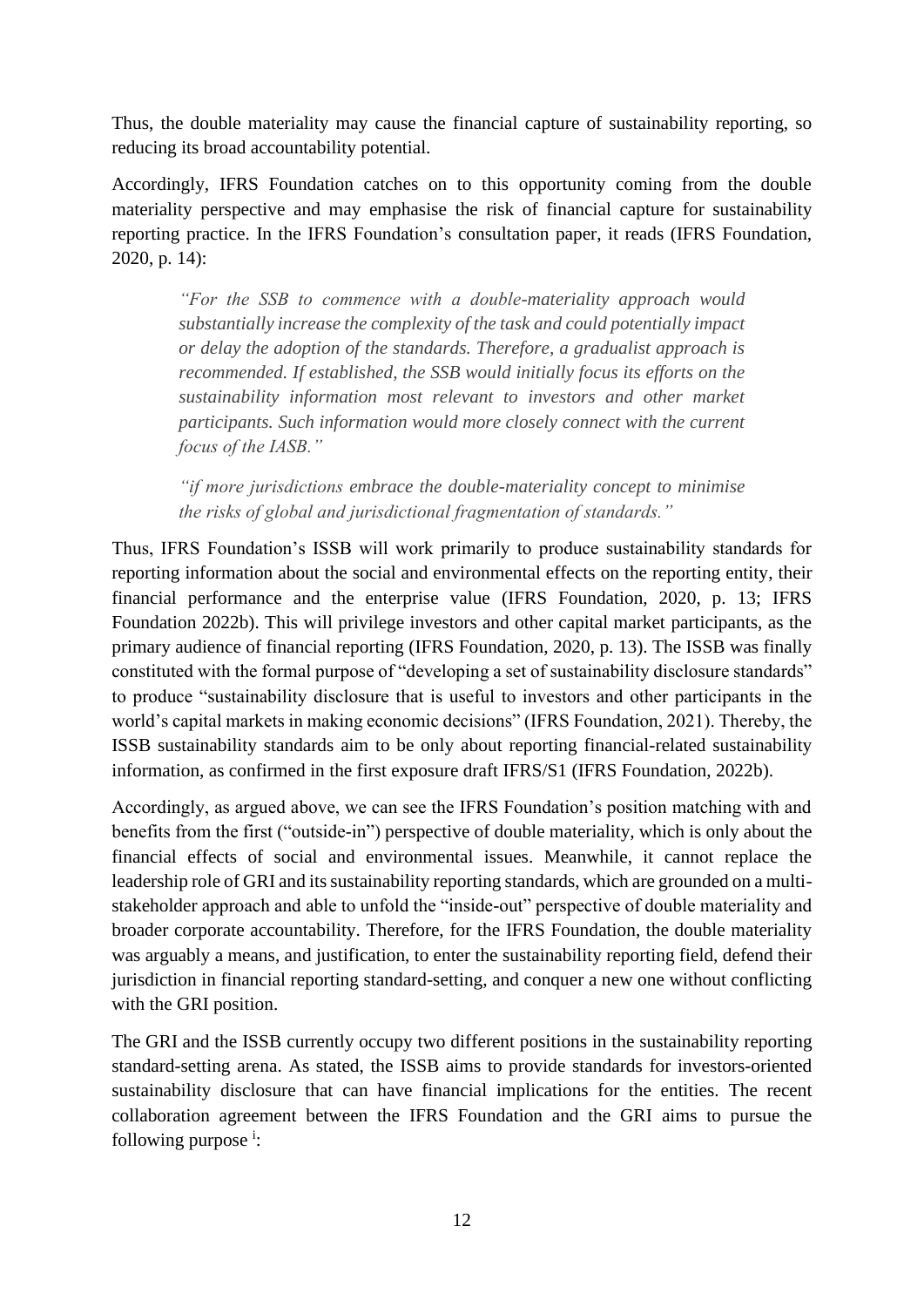*"ensuring compatibility and interconnectedness of investor-focused baseline sustainability information that meets the needs of the capital markets, with information intended to serve the needs of a broader range of stakeholders. […] aligning where possible their respective work programmes, terminology and guidance, helping to reduce the reporting burden for companies and to further harmonise the sustainability reporting landscape at an international level."*

#### It recognises that:

*"the IFRS Foundation and GRI provide two 'pillars' of international sustainability reporting—a first pillar representing investor-focused capital market standards of IFRS Sustainability Disclosure Standards developed by the ISSB, and a second pillar of GRI sustainability reporting requirements set by the GSSB, compatible with the first, designed to meet multistakeholder needs."*

Thus, we can expect that the GRI standards will keep maintaining a distinguished global position as the primary standards for multi-stakeholder sustainability reporting. Yet, the open question is about whether the influence of the IFRS Foundation's sustainability-related disclosure standards will prevail over the GRI multi-stakeholder approach in companies' sustainability reporting practices.

#### **4.2 Source of legitimacy: Structural power and legitimacy from the market**

While ISSB adjusted its position to differentiate it from the GRI, the second factor than can explain the ISSB's and the GRI's future success and their different jurisdictions in the sustainability reporting standard-setting arena is about their different source of legitimacy. As argued above, the IFRS Foundation's consultation paper was to get legitimacy from its main stakeholders to operate as a sustainability disclosure standard-setter. The IFRS Foundation's consultation paper highlights that a requirement for success is:

*"achieving a sufficient level of global support from public authorities, global regulators and market stakeholders, including investors and preparers, in key markets"(IFRS Foundation, 2020, p. 9)*

Thus, while the GRI has already a strong legitimacy coming from its widespread adoption and the GRI adopters over the decades, the ISSB still have to get its legitimacy by demonstrating that its action is desirable, proper and appropriate (Suchman, 1995).

Nevertheless, it is worth noting that, despite the global diffusion, the GRI was not able to establish a mandatory adoption of its standards over its decades of work. This may likely be explained by a different regulatory context characterizing the past two decades and the level of institutionalisation of sustainability reporting practices. Instead, the IFRS Foundation's ISSB entered the scene in a favourable context by leveraging the regulatory push and global need for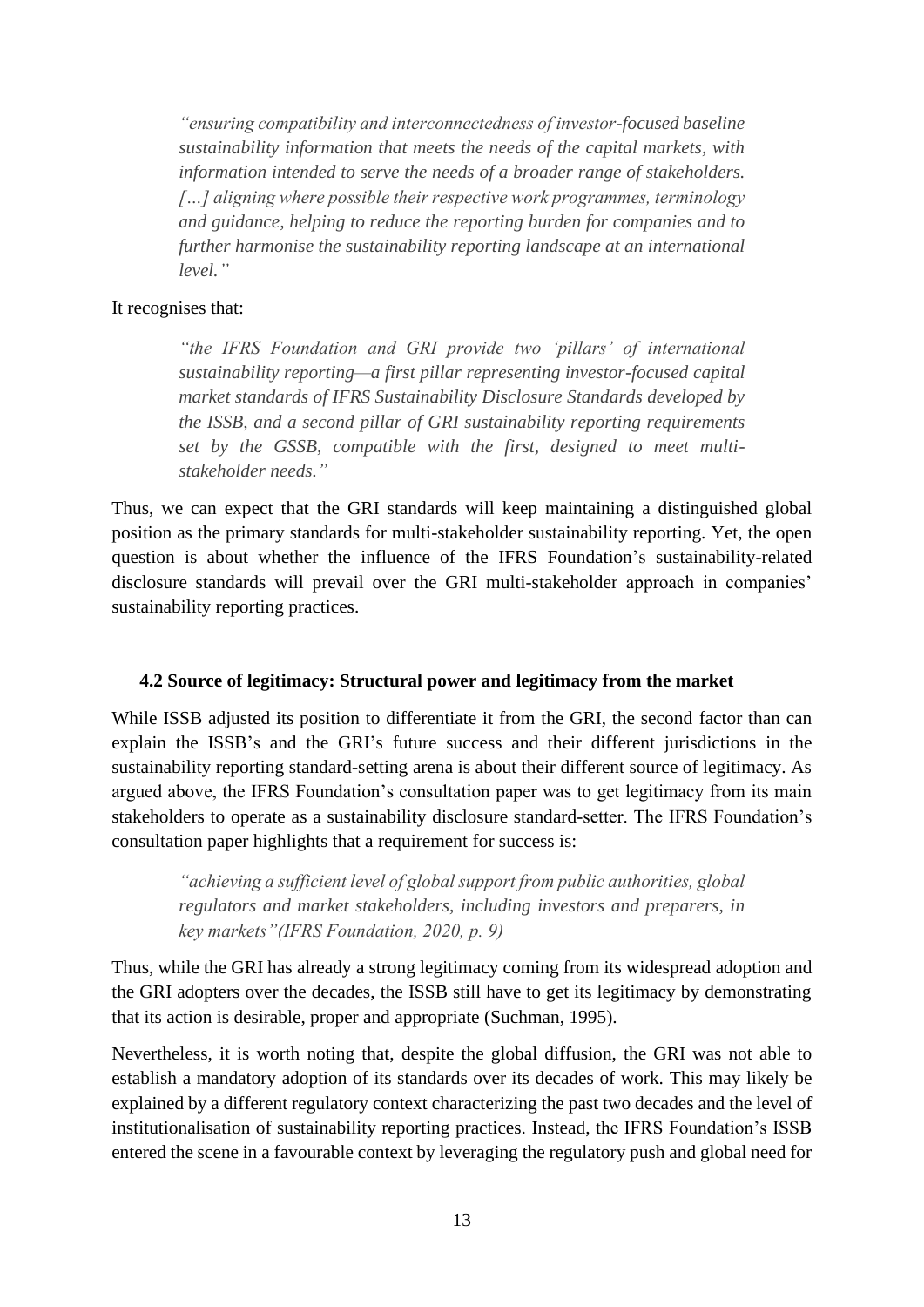an international standards setter for sustainability reporting. In its Proposal, the European Commission (2021) highlights that:

*"Many stakeholders stressed that if the EU develops sustainability reporting standards, it should build on and be consistent with international standardsetting initiatives." (p. 17)*

Thus, IFRS Foundation can benefit from this regulatory need and its global structure in financial reporting standard-setting as much that, in its consultation paper, attempt to convince the public of the need for ISSB by arguing:

*"Stakeholders could also benefit if a single organisation developed requirements in financial reporting and sustainability reporting."* (IFRS Foundation, 2020, p. 9)

Yet, *ceteris paribus*, the GRI can also meet this demand for operating as a global sustainability standard-setter, so receiving the regulatory endorsement. The difference from the IFRS Foundation lies in the different legitimacy they can use.

In its attempt to enter the sustainability reporting field, the IFRS Foundation seems to get its legitimacy by relying on its structural legitimacy. Structural legitimacy allows "audiences [to] see the organisation as valuable and worthy of support because its structural characteristics locate it within a morally favoured taxonomic category" (Suchman, 1995, p. 581). Structures are indicators of the organisation's socially constructed capacity to perform specific work and convey the message that is acting on collectively valued purposes properly (Suchman, 1995). Structures can be, for example, the procedures that become the valued proxy for judging the organisation's operation (Suchman, 1995).

Similarly, the IFRS Foundation seeks to persuade its audience that it is the right global standard-setter for sustainability reporting:

*"The IFRS Foundation's three-tier governance structure could be effectively used for the creation of an SSB. This structure consists of an independent standard-setting board of experts governed and overseen by a global set of Trustees who, in turn, are accountable to a monitoring board of public authorities, the IFRS Foundation Monitoring Board. The Monitoring Board provides a formal link between the Trustees and public authorities to enhance the public accountability of the IFRS Foundation."*

Accordingly, by showing its structure, procedural setting and ties with regulators and authorities, the IFRS Foundation seeks to demonstrate that it is the right organisation to govern the global sustainability standard-setting procedures. As Suchman (1995, p. 581) argues, a "structurally legitimate organisation becomes a repository of public confidence because it is 'the right organisation for the job'". Thus, the IFRS Foundation leverage its structural legitimacy by benefiting from its structural power and institutional endorsement in global accounting standard-setting. However, this "sense of rightness" has more to do with the organisation's identity and less with demonstrating its competence (Suchman, 1995).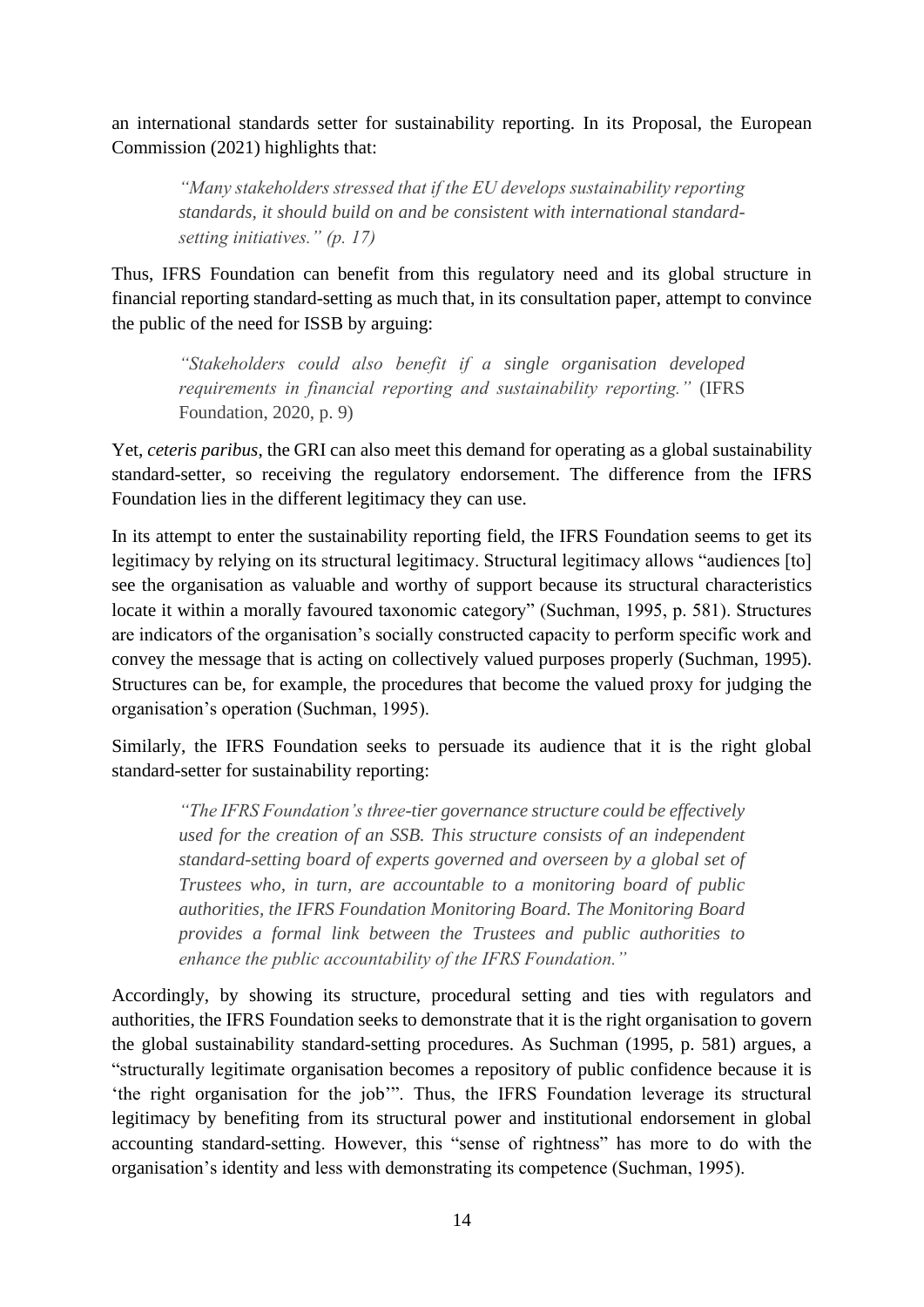The GRI, instead, can benefit from a well-established consequential legitimacy, through which an organisation "should be judged by what they accomplish" (Suchman, 1995, p. 580). For example, through consequential legitimacy, an organisation is judged upon the value and quality of the products (outputs) it produces, which determines its reward. These technical characteristics are not objective and, instead, are socially constructed in the society's texture (Suchman, 1995). The GRI's consequential legitimacy results from the widespread adoption of its reporting standards and guidelines and their adopters' judgement about what it was able to accomplish over the two decades. This legitimacy from the markets can confer the GRI the proper competence and reputation to act as a global sustainability standard-setter. Instead, the ISSB will keep relying on its structural power until it can demonstrate the superiority of its sustainability standards. In the meantime, however, the main challenge the GRI will face is to occupy with its standards a proper space in the sustainability reporting mandatory adoption jurisdiction. As a result, its recent agreement with the IFRS Foundation seems to pursue this goal and mitigate the risk from ISSB's action.

# **5. Avenues for future research**

Prior research has revealed many of the practical challenges of GRI standard adoption and its ability to ensure accountability. As previously discussed, accounting research on the GRI shows how the GRI contributed to promoting multi-stakeholder accountability, helping organisations identify material issues, spread common material issues among organisations, and measuring their sustainability performance through indicators. In addition, prior studies have identified several related research opportunities (Hsiao et al., 2022; De Villiers et al., 2022a, 2022b; Molinari and De Villiers, 2021). These research areas are likely to continue to inspire future research, however, given recent developments, different research questions and perspective are likely to come to the fore.

Etzion and Ferraro (2010) demonstrated how GRI's use of words and analogies contributed to institutionalising sustainability reporting. Future research can investigate how GRI guidelines and standards helped create a common language in sustainability reporting, as represented in Figure 2. In this vein, empirically investigating how GRI standards (or other standards) can enact stakeholder accountability, identify material issues, and measure their social and environmental impacts can improve our understanding of their ability to create a common language and contribute to reflecting on the need to create new global standards for sustainability reporting.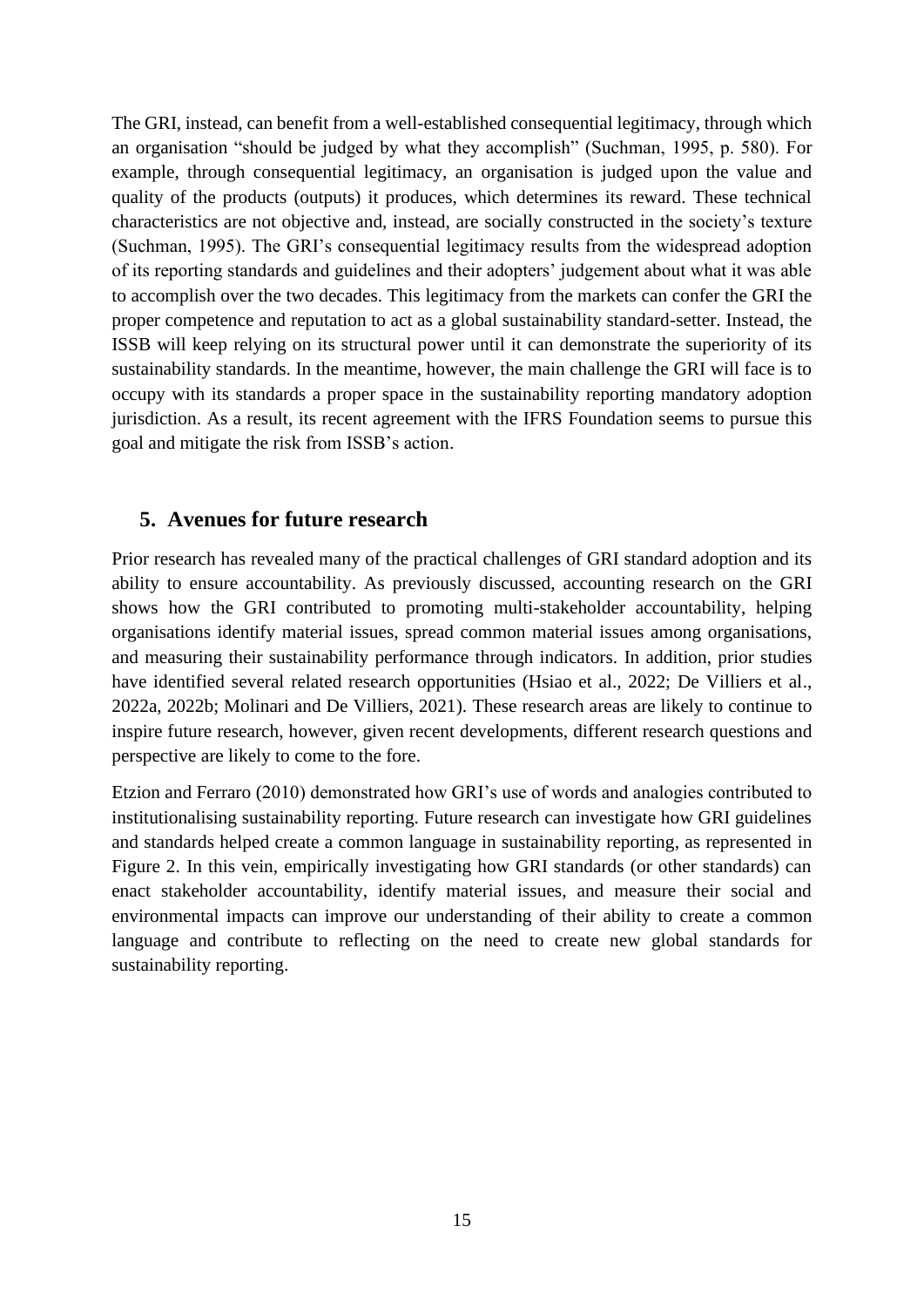**Figure 2**: *Future research directions*

#### **Stakeholders** accountability **Materiality** assessment **Sustainability** performance indicators **Sustainability standard setting**

# **Common language creation**

As argued before, there is an ideological struggle in the new concept of double materiality. These conflicting ideological interests are mirrored in recent initiatives for creating global sustainability standards (e.g. the IFRS/ISSB's initiative). Future research may be fruitfully directed at investigating the ideological interests grounding the sustainability reporting standards and their influence on accountability and the language characterising the dialogic mechanism of sustainability reporting. Thus, future research may aim to answer the following research questions:

- How does the GRI react to maintain its position in the face of competing bodies, such as the IFRS/ISSB?
- How can the GRI standards foster broad multi-stakeholder accountability in organisations?
- Can the GRI continue to foster a common language and improve managers' and stakeholders' sustainability literacy?
- Can (or how can) different reporting standards jointly contribute to pursuing a common language in sustainability reporting?
- How can organisations/managers manage the trade-off and ideological conflicts between GRI standards and investor-oriented sustainability standards?

The material issues and information disclosed in sustainability reports are based on the type of accountability organisations embrace and the sustainability standard they adopt. Therefore, there is considerable interest in understanding the influence of GRI and other standards on materiality and content of sustainability reports. Some related research questions are:

- How do different reporting standards change materiality assessment and stakeholder engagement performed by organisations?
- Is the concept of materiality evolving toward a financial meaning? If so, why?
- How does the type of accountability organisations embrace influence reporting?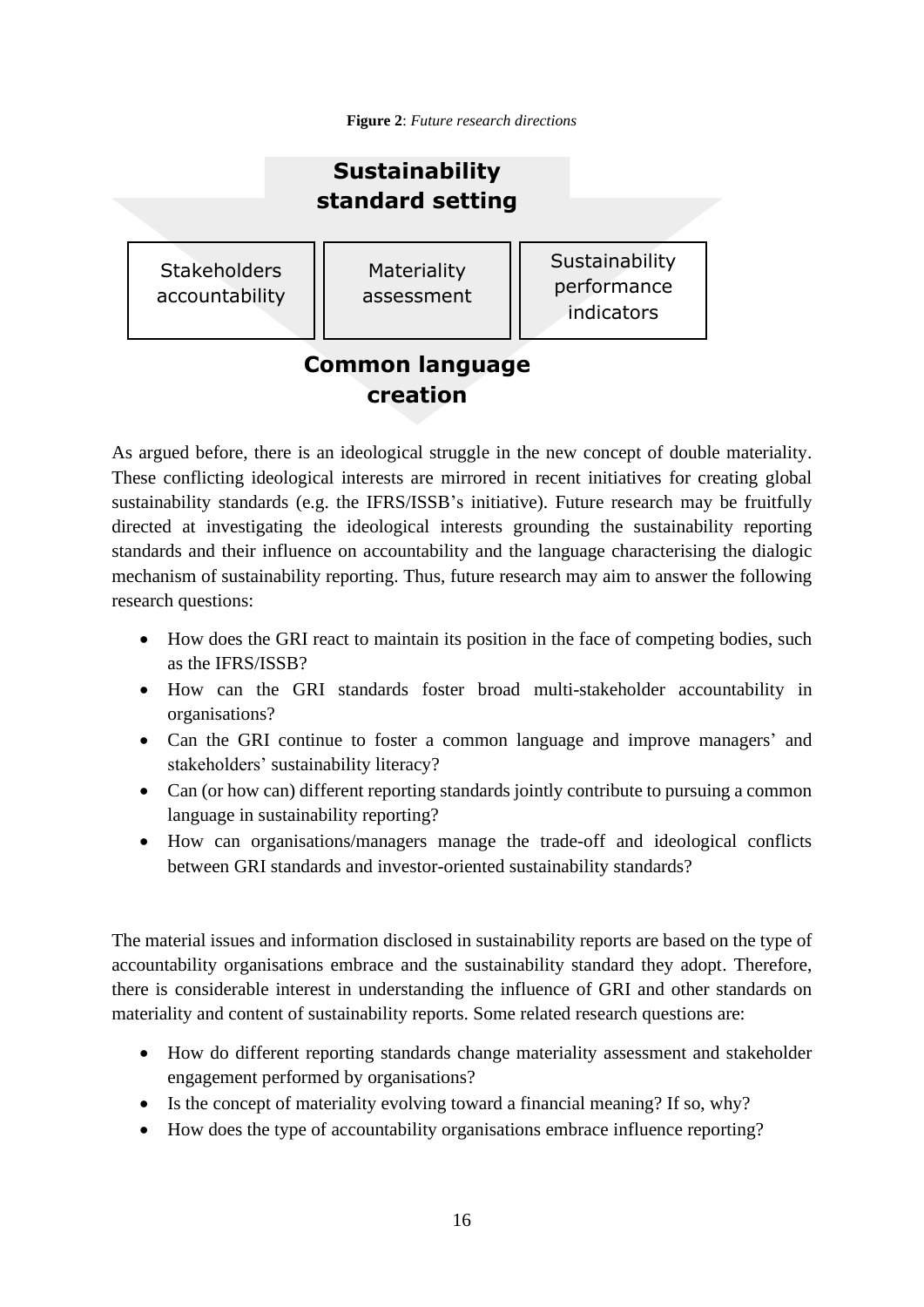The European Union regulation and recent sustainability standard-setting initiatives aim to facilitate the comparability of sustainability information/reporting (La Torre *et al.*, 2018). Establishing standard metrics and indicators for measuring sustainability performance will aid comparability. However, standard metrics may also work against broad accountability and ensuring all material matters are disclosed. Related research questions are:

- How can/do standard sustainability metrics and indicators foster or deter broad multistakeholder accountability?
- How are stakeholders needs met/frustrated by the disclosure of standard metrics and indicators?
- How do financial and investors interests play a role in establishing standard metrics, and how does this process affect a broader set of stakeholders and society as a whole?
- How is/could the trade-off between comparability and materiality managed in developing and using standard sustainability reporting metrics?

To conclude, as we have argued before, the GRI will face the challenge of competing with other reporting frameworks (e.g. the Value Reporting initiative, the UN Global Compact and the Task Force on Climate-related Financial Disclosures) to maintain its position. Thus, future research could examine the research questions encompassed in the following question:

• How do/can the competition and collaboration among standard setters influence the language, the materiality and the metrics in sustainability reporting practice?

# **6. Conclusion**

This paper is motivated by the increasing need and regulatory pressures for developing global standards for sustainability reporting. In reviewing the GRI research and its history in developing and promoting sustainability reporting standards, we highlighted the GRI's longstanding and global position as an important sustainability reporting standard-setter. Over the decades, the GRI has contributed towards the development and improvement of sustainability reporting practices worldwide. The GRI thus fostered a common language in sustainability reporting practices, both for organisations and stakeholders.

This common language has been developed though the widespread voluntary adoption of GRI guidelines/standards over the years, making the GRI standards the *de-facto* standard for sustainability reporting. Since corporate accountability is dialogic in nature (Cooper and Owen, 2007; Dillard and Vinnari, 2019), standards are essential to establish the dialogue surrounding accountability and sustainability reporting.

We identify that the IFRS/ISSB initiative to create new sustainability standards is an attempt to establish dominance in all reporting standards. However, despite its aim to differentiate itself from the GRI by serving financial stakeholders, the IFRS/ISSB is unlikely to harm the GRI's global position in developing multi-stakeholder-oriented sustainability reporting standards. We explain that this is due to their different roles and positions in the sustainability standard-setting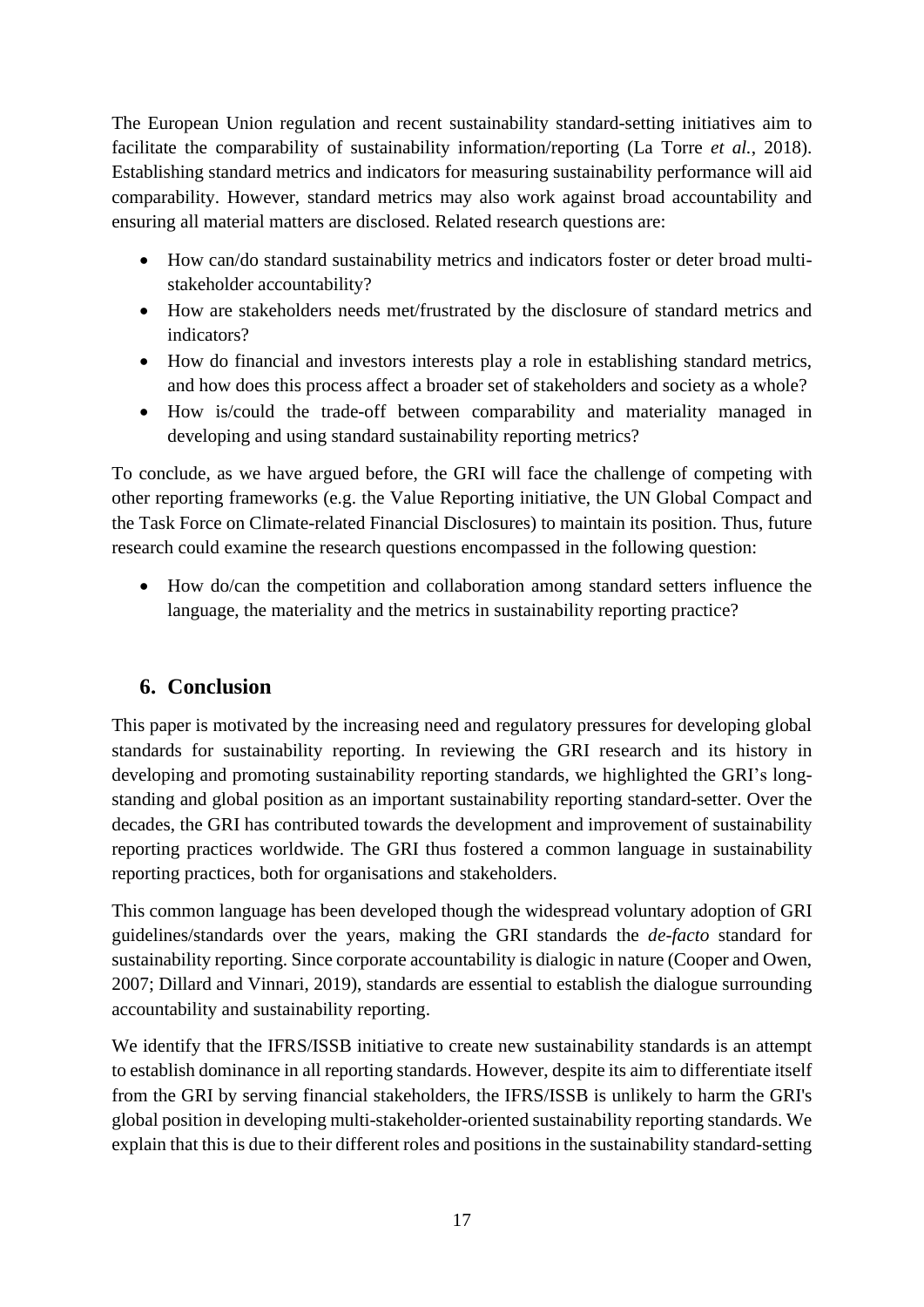arena: investor-focused versus societal/stakeholder focused standards, and the different sources of legitimacy they rely on.

The IFRS Foundation's initiative in sustainability standard-setting leverages its structural legitimacy, based on its global financial standard-setting position. However, the IFRS cannot stray from its founding principles, which relate to investor needs, therefore IFRS/ISSB is unlikely to fully understand and address the information needs of non-investor stakeholders. By contrast, the GRI can benefit from its consequential legitimacy, which is based on what it has been able to accomplish in the sustainability reporting field and the global adoption of its standards. Thus, we conclude that the GRI will likely continue to be revered as the custodian of reporting standards focused on promoting sustainability reporting and multi-stakeholders accountability that focus on information needed to assess the impact of the reporting organisation on society and the environment, while the IFRS Foundation's ISSB will be seen as the protector of investors with their standards promoting the disclosure of financial and 'sustainability' information that focus on the impact of the environment and society on the reporting organisation.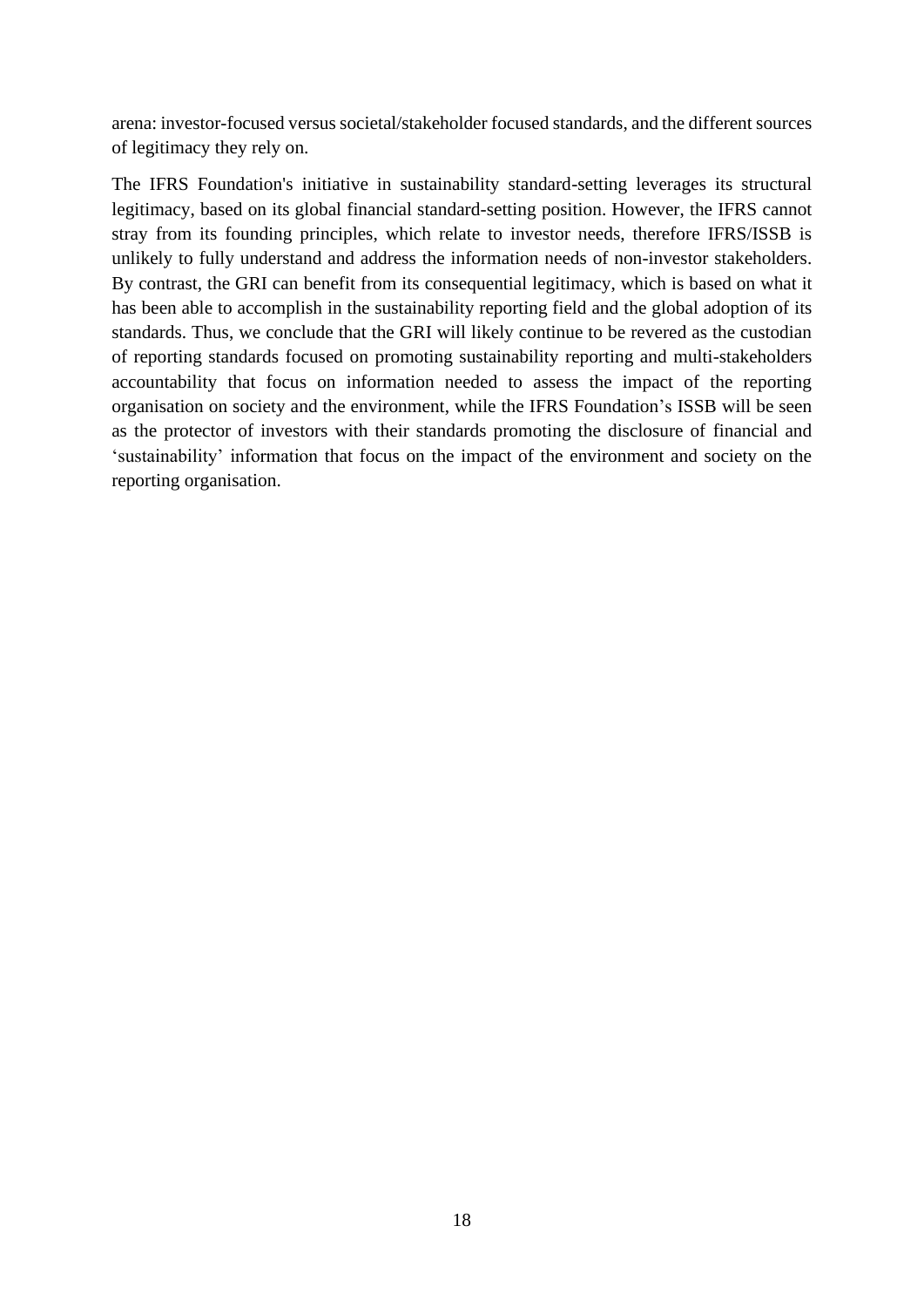#### **References**

- Accountancy Europe, (2020), "Interconnected standards setting for corporate reporting", available at: https://www.accountancyeurope.eu/wp-content/uploads/200615-Follow-uppaper-Interconnected-standard-setting.pdf.
- Adams, C. A., & Abhayawansa, S. (2022), "Connecting the COVID-19 pandemic, environmental, social and governance (ESG) investing and calls for 'harmonisation'of sustainability reporting", Critical Perspectives on Accounting, 82, 102309.
- Adams, C., Alhamood, A., He, X., Tian, J., Wang, L., and Wang, Y. (2022), "The development and implementation of GRI Standards: practice and policy issues". In C. Adams (Ed.), Handbook of Accounting and Sustainability. Edward Elgar Publishing Ltd. https://drcaroladams.net/the-development-and-implementation-of-gristandards-practiceand-policy-issues/#comments
- Adams, C., Alhamood, A., He, X., Tian, J., Wang, L., and Wang, Y. (2021), "The development and implementation of GRI Standards: practice and policy issues", In Handbook of Accounting and Sustainability. Edward Elgar Publishing Ltd.
- Adams, C.A. and McNicholas, P. (2007), "Making a difference: Sustainability reporting, accountability and organisational change"*, Accounting, Auditing and Accountability Journal,* Vol. 20, No. 3, pp. 382-402.
- Adams, C.A., Alhamood, A., He, X., Wang, L. and Wang, Y. (2021), *The Double-Materiality Concept Application and Issues*.
- Aureli, S., Del Baldo, M., Lombardi, R., and Nappo, F. (2020), "Non-financial reporting regulation and challenges in sustainability disclosure and corporate governance practices", *Business Strategy and the Environment*, Vol. 29 No. 6, pp. 2392-2403.
- Badia, F., Bracci, E. and Tallaki, M. (2020), "Quality and diffusion of social and sustainability reporting in Italian public utility companies", *Sustainability*, Vol. 12, No. 11, pp. 4525.
- Biondi, L., Dumay, J. and Monciardini, D. (2020), "Using the International Integrated Reporting Framework to comply with EU Directive 2014/95/EU: can we afford another reporting façade?"*, Meditari Accountancy Research,* Vol. 28, No. 5, pp. 889-914.
- Boiral, O., Heras-Saizarbitoria, I. and Brotherton, M. C. (2019), "Assessing and improving the quality of sustainability reports: The auditors' perspective", *Journal of Business Ethics*, Vol. 155, No. 3, pp.703-721.
- Buhr, N., Gray, R. and Milne, M.J. (2014), "Histories, rationales, voluntary standards and future prospects for sustainability reporting"*, Sustainability accounting and accountability,* pp. 51-71.
- Busco, C., Frigo, M.L., Paolo, Q. and Angelo, R. (2013), "Redefining corporate accountability through integrated reporting: What happens when values and value creation meet?", *Strategic Finance*, pp. 33-41.
- Calabrese, A., Costa, R., Levialdi, N. and Menichini, T. (2016), "A fuzzy analytic hierarchy process method to support materiality assessment in sustainability reporting", *Journal of Cleaner Production*, Vol. 121, pp. 248-264.
- Campra, M., Esposito, P., and Lombardi, R. (2020), "The engagement of stakeholders in nonfinancial reporting: New information-pressure, stimuli, inertia, under short-termism in the banking industry", *Corporate Social Responsibility and Environmental Management,* Vol. 27, No. 3, pp. 1436-1444.
- Carungu, J., Di Pietra, R. and Molinari, M. (2020), "Mandatory vs voluntary exercise on nonfinancial reporting: does a normative/coercive isomorphism facilitate an increase in quality?", *Meditari Accountancy Research*, Vol. 29, No. 3, pp. 449-476.
- Carungu, J., Molinari, M., Nicolò, G., Pigatto, G. and Sottoriva, C. (2022), "The impact of Mandatory Non-financial Reporting on Corporate Governance mechanisms: insight from an Italian global player", in Cinquini, L. and De Luca, F. (eds.) Non-financial Disclosure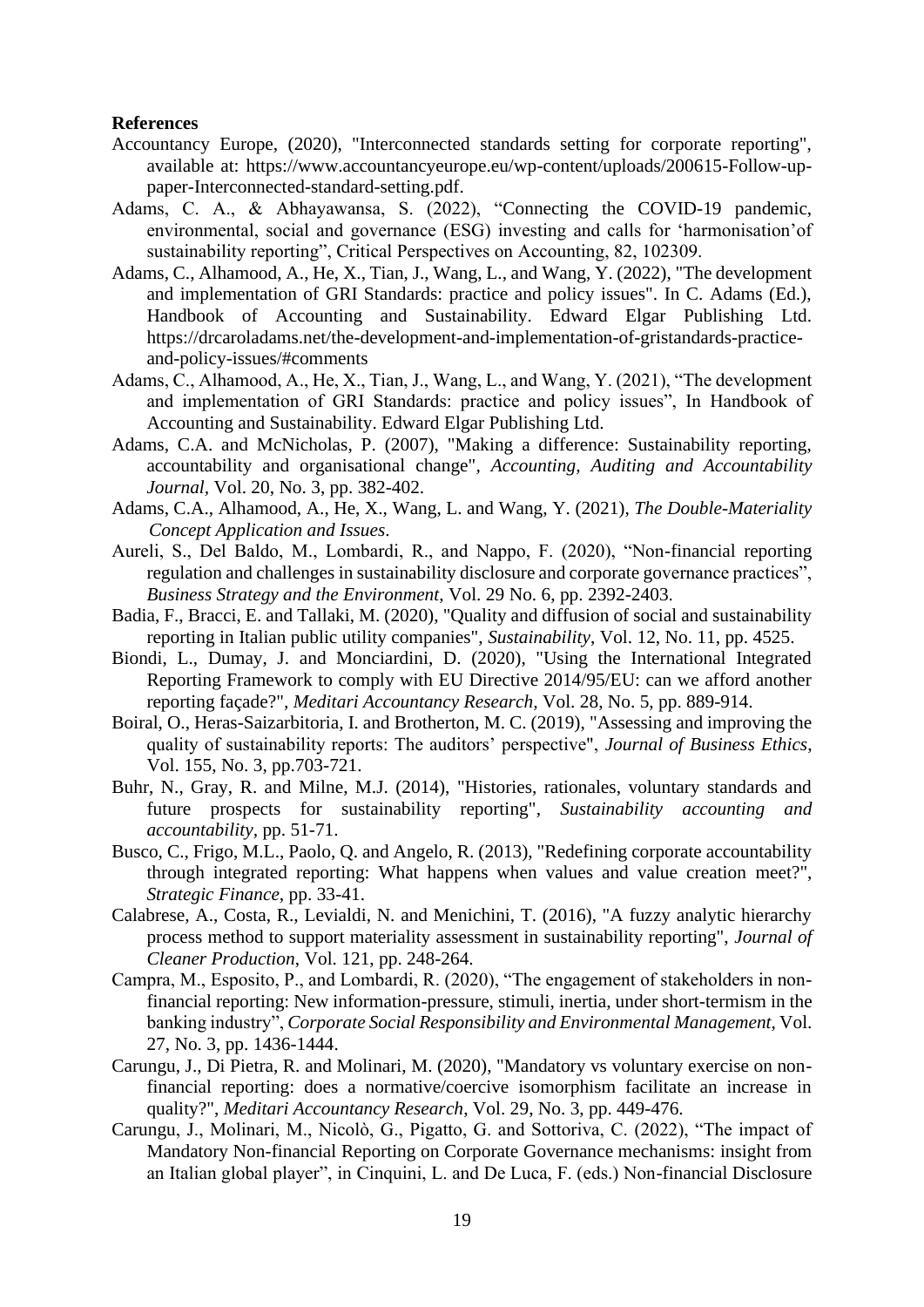and Integrated Reporting. Springer. Available at: https://www.springer.com/gp/book/9783030903541.

- Chen, L., Feldmann, A. and Tang, O. (2015), "The relationship between disclosures of corporate social performance and financial performance: Evidence from GRI reports in manufacturing industry", *International Journal of Production Economics*, Vol. 170, pp. 445-456.
- Cooper, S.M. and Owen, D.L. (2007), "Corporate social reporting and stakeholder accountability: The missing link", Accounting, Organisations and Society, Vol. 32 No. 7– 8, pp. 649–667.
- De Villiers, C., Hsiao, P.-C. K. and Maroun, W. (Eds.) (2020), *The Routledge Handbook of Integrated Reporting*, Routledge: London, UK.
- De Villiers, C., Hsiao, P.-C. K., Zambon, S. and Magnaghi, E. (2022a), "Sustainability, Non-Financial, Integrated, and Value Reporting (Extended External Reporting): A conceptual framework and an agenda for future research", *Meditari Accountancy Research*, forthcoming. DOI: 10.1108/MEDAR-04-2022-1640
- De Villiers, C., La Torre, M. and Botes, V. (2022b). "Accounting and social capital A review and reflections on future research opportunities", *Accounting & Finance*, forthcoming. DOI: 10.1111/acfi.12948
- De Villiers, C. J. and Lubbe, D. S. (2001), "Industry differences in Corporate Environmental Reporting in South Africa", *Meditari Accountancy Research*, Vol. 9 No. 1, pp. 81-91.
- Dillard, J. and Vinnari, E. (2019), "Critical dialogical accountability: From accounting-based accountability to accountability-based accounting", Critical Perspectives on Accounting, Vol. 62, pp. 16–38.
- Dissanayake, D. (2020), "Sustainability key performance indicators and the global reporting initiative: usage and challenges in a developing country context", *Meditari Accountancy Research*.
- Durocher, S., Fortin, A. and Côté, L. (2007), "Users' participation in the accounting standardsetting process: A theory-building study", *Accounting, Organisations and Society*, Vol. 32 No. 1–2, pp. 29–59.
- Etzion, D, and Ferraro, F. (2010), The Role of Analogy in the Institutionalisation of Sustainability Reporting, *Organization Science,* Vol. 21 No. 5, pp. 1092-1107.
- European Commission. (2021), "Proposal for a Directive of the European Parliament and of the Council amending Directive 2013/34/EU, Directive 2004/109/EC, Directive 2006/43/EC and Regulation (EU) No 537/2014, as regards corporate sustainability reporting", *Official Journal of the European Union*, Vol. 0104 No. 537, pp. 1–65.
- European Reporting Financial Advisory Group (2021), "Proposals For a Relevant and Dynamic EU Sustainability Reporting Standard-setting", available at: [https://www.efrag.org/Assets/Download?assetUrl=%2Fsites%2Fwebpublishing%2FSite](https://www.efrag.org/Assets/Download?assetUrl=%2Fsites%2Fwebpublishing%2FSiteAssets%2FEFRAG%2520PTF-NFRS_MAIN_REPORT.pdf) [Assets%2FEFRAG%2520PTF-NFRS\\_MAIN\\_REPORT.pdf](https://www.efrag.org/Assets/Download?assetUrl=%2Fsites%2Fwebpublishing%2FSiteAssets%2FEFRAG%2520PTF-NFRS_MAIN_REPORT.pdf)
- Federation of European Accountants (2016), "EU Directive on disclosure of non-financial and diversity information. Achieving good quality and consistent reporting"*, Position Paper.*
- Fiandrino, S. (2019), *Disclosure of Non-Financial Information*, Giappichelli, Torino.
- Flower, J. (2015), "The International Integrated Reporting Council: A story of failure", *Critical Perspectives on Accounting*, Vol. 27 No. March, pp. 1–17.
- Fonseca, A., McAllister, M. L., and Fitzpatrick, P. (2014), "Sustainability reporting among mining corporations: a constructive critique of the GRI approach", *Journal of cleaner production*, Vol. 84, pp. 70-83.
- Font, X., Guix, M. and Bonilla-Priego, M. J. (2016), "Corporate social responsibility in cruising: Using materiality analysis to create shared value", *Tourism Management*, Vol. 53, pp. 175-186.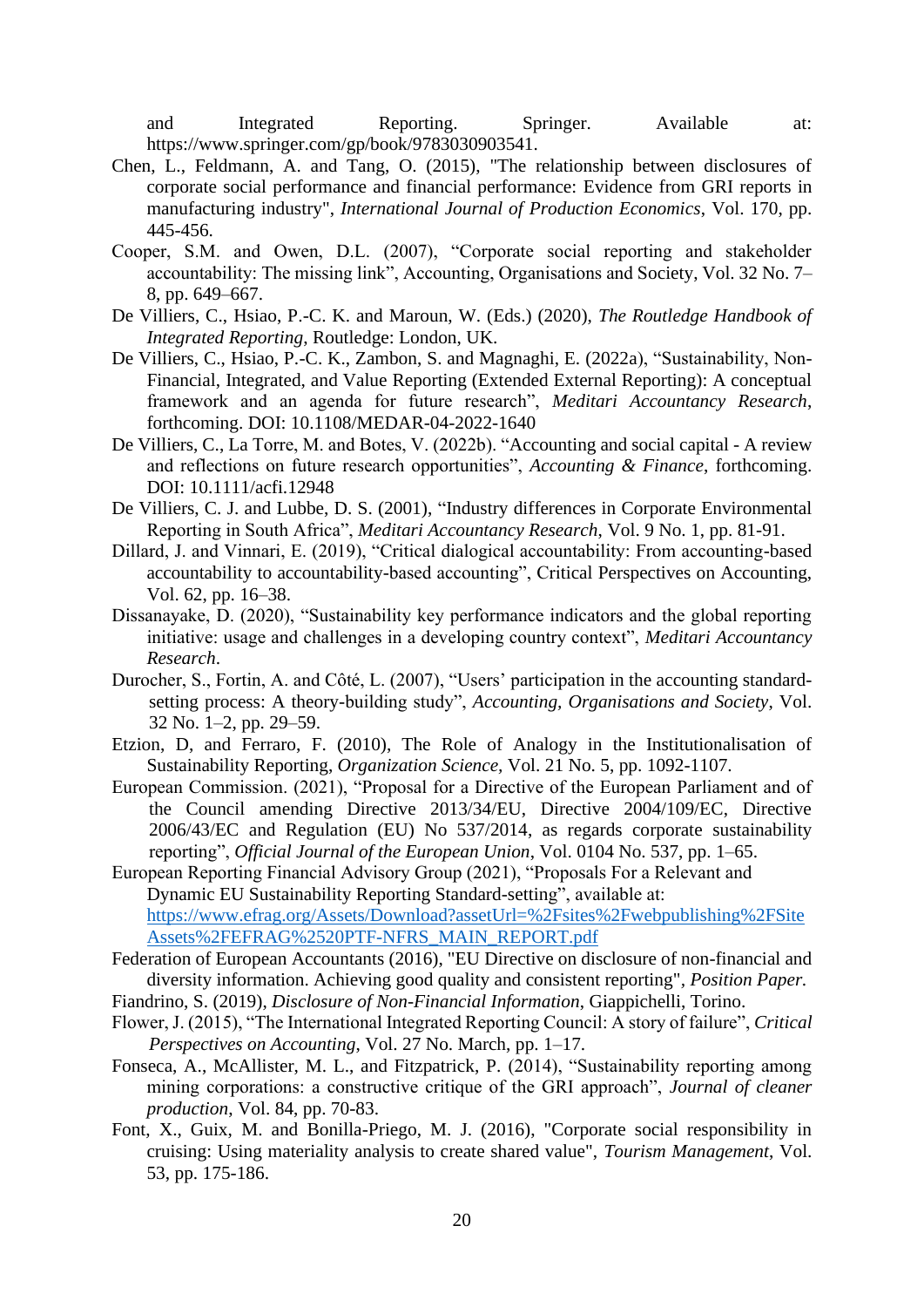- Garcia‐Torea, N., Fernandez‐Feijoo, B. and De La Cuesta, M. (2020), "CSR reporting communication: Defective reporting models or misapplication?", C*orporate Social Responsibility and Environmental Management*, Vol. 27, No. 2, pp. 952-968.
- Global Reporting Initiative (2022a), "'About GRI", Available at: GRI About GRI', (globalreporting.org) (accessed 10/02/2022).
- Global Reporting Initiative (2022b), "'Our mission and history", Available at: GRI Mission & history', (globalreporting.org) (accessed 10/02/2022).
- Global Reporting Initiative (2022c), "'Standards development", Available at: GRI Standards development', (globalreporting.org) (accessed 10/02/2022).
- Global Reporting Initiative (2022d), "'The global standards for sustainability reporting", Available at: GRI – Standards', (globalreporting.org) (accessed 10/02/2022).
- Habib, A. (2022). Publishing literature reviews. Pacific Accounting Review. https://doi.org/10.1108/PAR-02-2022-0024
- Halkos, G. and Nomikos, S. (2021), "Corporate social responsibility: Trends in global reporting initiative Standards", *Economic Analysis and Policy*, Vol. 69, pp. 106-117.
- Hopwood, A.G. (2009), "Accounting and the environment", *Accounting, Organisations and Society*, Vol. 34, No. 3-4, pp. 433-439.
- Hsiao, P.-C. K., De Villiers, C., Horner, C. and Oosthuizen, H. (2022), "A review and synthesis of contemporary sustainability accounting research and the development of a research agenda", *Accounting & Finance*, forthcoming. DOI: 10.1111/acfi.12936
- IFRS Foundation. (2020), *Consultation Paper on Sustainability Reporting*, available at: https://www.ifrs.org/content/dam/ifrs/publications/requests-for-
- information/english/2020/consultation-paper-on-sustainability-reporting.pdf.
- IFRS Foundation. (2021), *IFRS Foundation Constitution*.
- IFRS (2022a), "IFRS Foundation and GRI to align capital market and multi-stakeholder standards to create an interconnected approach for sustainability disclosures", 24 March 2022. Available at: https://www.ifrs.org/news-and-events/news/2022/03/ifrs-foundationsigns-agreement-with-gri/
- IFRS Foundation. (2022b), *[Draft] IFRS S1 General Requirements for Disclosure of Sustainability-related Financial Information*, Exposure Draft IFRS Sustainability Disclosure Standard, March 2022
- KPMG (2017), "The road ahead. The KPMG Survey of Corporate Responsibility Reporting 2017", Amsterdam: KPMG International.
- KPMG (2020), "KPMG International survey of corporate responsibility reporting", Amsterdam: KPMG International.
- La Torre, M., Dumay, J., Rea, M.A. and Abhayawansa, S. (2020), "A journey towards a safe harbour: The rhetorical process of the International Integrated Reporting Council", *The British Accounting Review*, Elsevier Ltd, Vol. 52 No. 2, p. 100836.
- La Torre, M., Sabelfeld, S., Blomkvist, M. and Dumay, J. (2020), "Rebuilding trust: sustainability and non-financial reporting and the European Union regulation", *Meditari Accountancy Research*, Vol. 28 No. 5, pp. 701–725.
- La Torre, M., Sabelfeld, S., Blomkvist, M., Tarquinio, L. and Dumay, J. (2018), "Harmonising non-financial reporting regulation in Europe: Practical forces and projections for future research", *Meditari Accountancy Research*, Vol. 26 No. 4, pp. 598–621.
- Lombardi, R., and Secundo, G.  $(2020)$ , "The digital transformation of corporate reporting a systematic literature review and avenues for future research", *Meditari Accountancy Research,* DOI 10.1108/MEDAR-04-2020-0870
- Machado, B. A. A, Dias, L. C. P. and Fonseca, A. (2021), "Transparency of materiality analysis in GRI‐ based sustainability reports", *Corporate Social Responsibility and Environmental Management,* Vol. 28, No. 2, pp.570-580.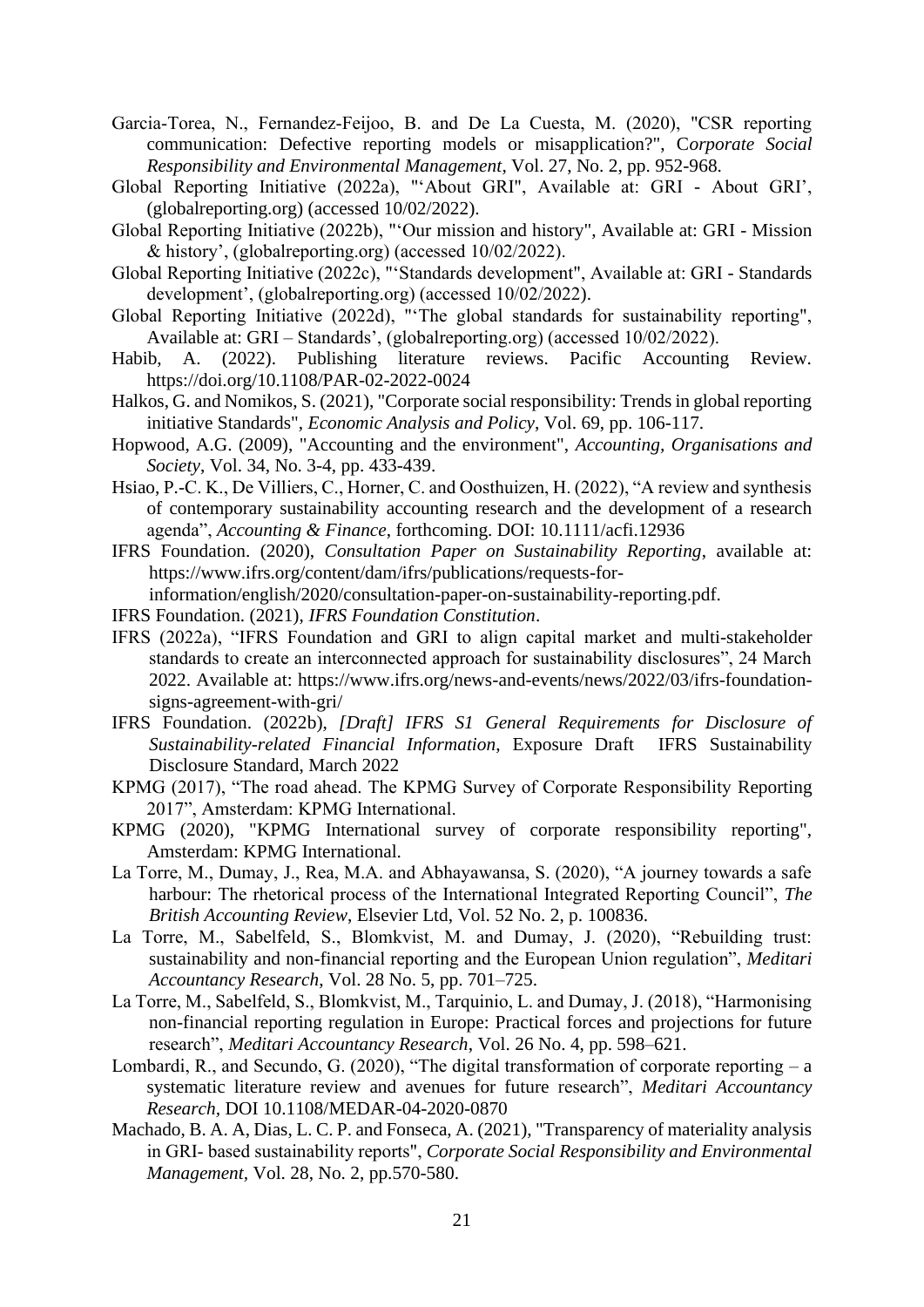- Massaro, M., Dumay, J., & Guthrie, J. (2016). On the shoulders of giants: undertaking a structured literature review in accounting. Accounting, Auditing & Accountability Journal. 29(5), pp. 767-801.
- Michelon, G., Pilonato, S. and Ricceri, F. (2015), "CSR reporting practices and the quality of disclosure: an empirical analysis", *Critical Perspectives on Accounting*, Vol. 33, pp. 59- 78.
- Miles, K. (2011), "Embedding gender in sustainability reports", *Sustainability Accounting, Management and Policy Journal*, Vol. 2, No. 1, pp. 139-146.
- Molinari, M. and Carungu, J. (2019), "Rendicontazione non finanziaria: dalla forma alla sostanza"*, Controllo di Gestione,* Vol. 16, pp. 5-17.
- Molinari, M. and De Villiers, C. (2021), "Qualitative Accounting Research in the Time of Covid-19 - changes, challenges and opportunities", *Pacific Accounting Review*, Vol. 33 No. 5, pp. 568-577.
- Moses, O. and Hopper, T. (2022), "Accounting articles on developing countries in ranked English language journals: a meta-review", Accounting, Auditing & Accountability Journal. https://doi.org/10.1108/AAAJ-04-2020-4528.
- Moses, O., Mohaimen, F. J., & Emmanuel, M. (2020). A meta-review of SEAJ: The past and projections for 2020 and beyond. Social and Environmental Accountability Journal, 40(1), 24-41.
- Perrini, F. (2006), "SMEs and CSR theory: Evidence and implications from an Italian perspective"*, Journal of Business Ethics,* Vol. 67, No. 3, pp. 305-316.
- Richardson, A.J. and Eberlein, B. (2011), "Legitimating Transnational Standard-Setting: The Case of the International Accounting Standards Board", *Journal of Business Ethics*, Vol. 98 No. 2, pp. 217–245.
- Roca, L. C. and Searcy, C. (2012), "An analysis of indicators disclosed in corporate sustainability reports", *Journal of Cleaner Production*, Vol. 20, No. 1, pp. 103-118.
- Safari, M. and Areeb, A. (2020), "A qualitative analysis of GRI principles for defining sustainability report quality: an Australian case from the preparers' perspective", *Accounting Forum*, Vol. 44, No. 4, pp. 344-375.
- Sampong, F., Song, N., Boahene, K. O. and Wadie, K. A. (2018), "Disclosure of CSR performance and firm value: New evidence from South Africa on the basis of the GRI Guidelines for sustainability disclosure", *Sustainability*, Vol. 10, No. 12, pp. 4518.
- Slacik, J. and Greiling, D. (2020), "Coverage of G4-indicators in GRI-sustainability reports by electric utilities", J*ournal of Public Budgeting, Accounting and Financial Management*, Vol. 32, No. 3, pp. 359-378.
- Suchman, M.C. (1995), "Managing legitimacy: Strategic and institutional approaches", *Academy of Management Review*, Vol. 20 No. 3, pp. 571–610.
- Tauringana, V. (2020), "Sustainability reporting challenges in developing countries: towards management perceptions research evidence-based practices", *Journal of Accounting in Emerging Economies*, Vol. 11, No. 2, pp. 194-215.
- Toppinen, A. and Korhonen-Kurki, K. (2013), "Global Reporting Initiative and social impact in managing corporate responsibility: A case study of three multinationals in the forest industry", *Business Ethics*, Vol. 22, No. 2, pp. 202-217.
- Uyar, A. (2016), "Evolution of Corporate Reporting and Emerging Trends"*, The Journal of corporate accounting and finance,* Vol. 27, No. 4, pp. 27-30.
- Veltri, S. (2020), "The Mandatory Non-financial Disclosure in the European Union", *Mandatory Non-financial Risk-Related Disclosure,* Springer International Publishing, pp. 31-55.
- Waddock, S., A. L. and White (2007), On CERES, the GRI and Corporation 20/20, *Journal of Corporate Citizenship*, Vol. 26, pp. 38–42.